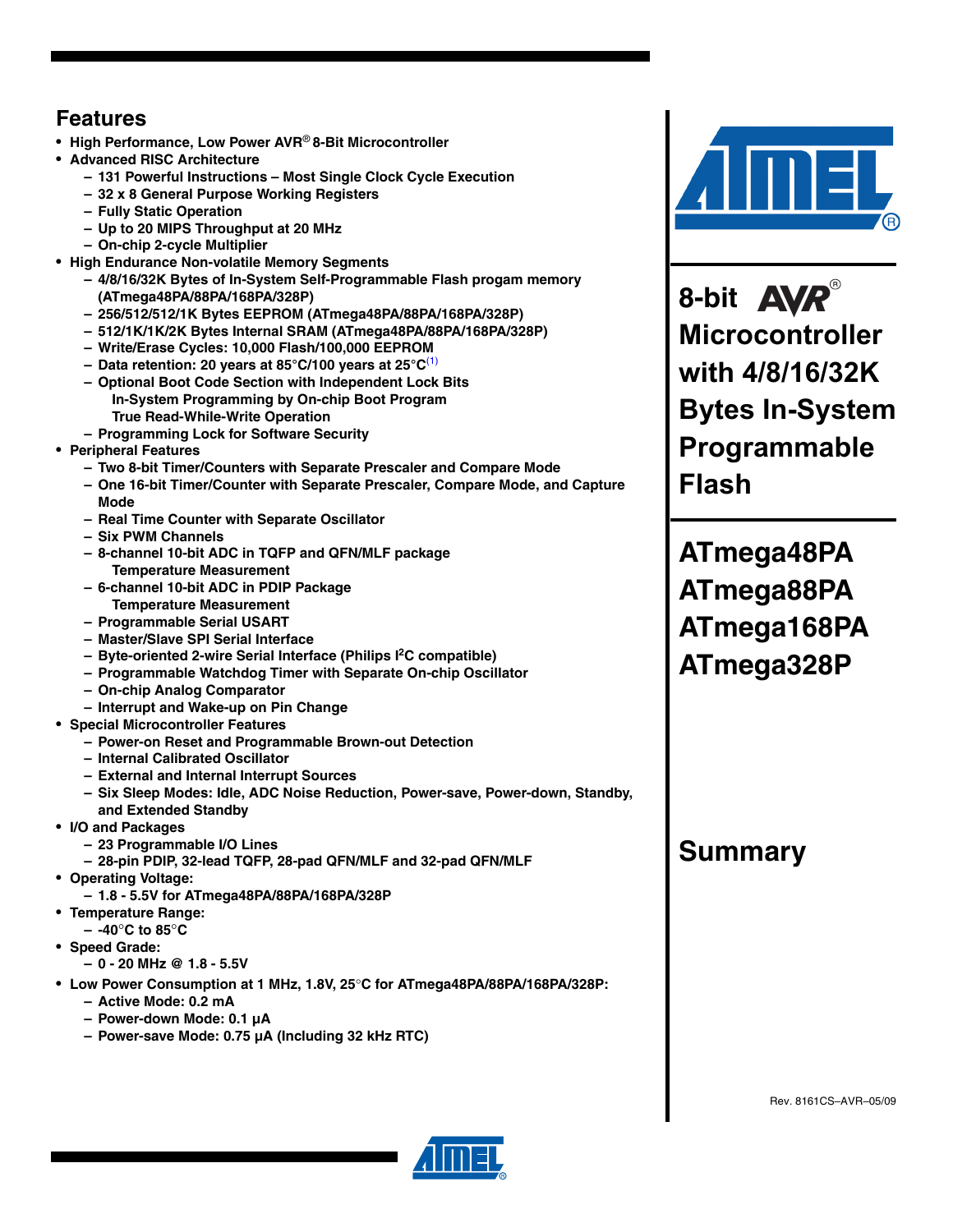### **1. Pin Configurations**





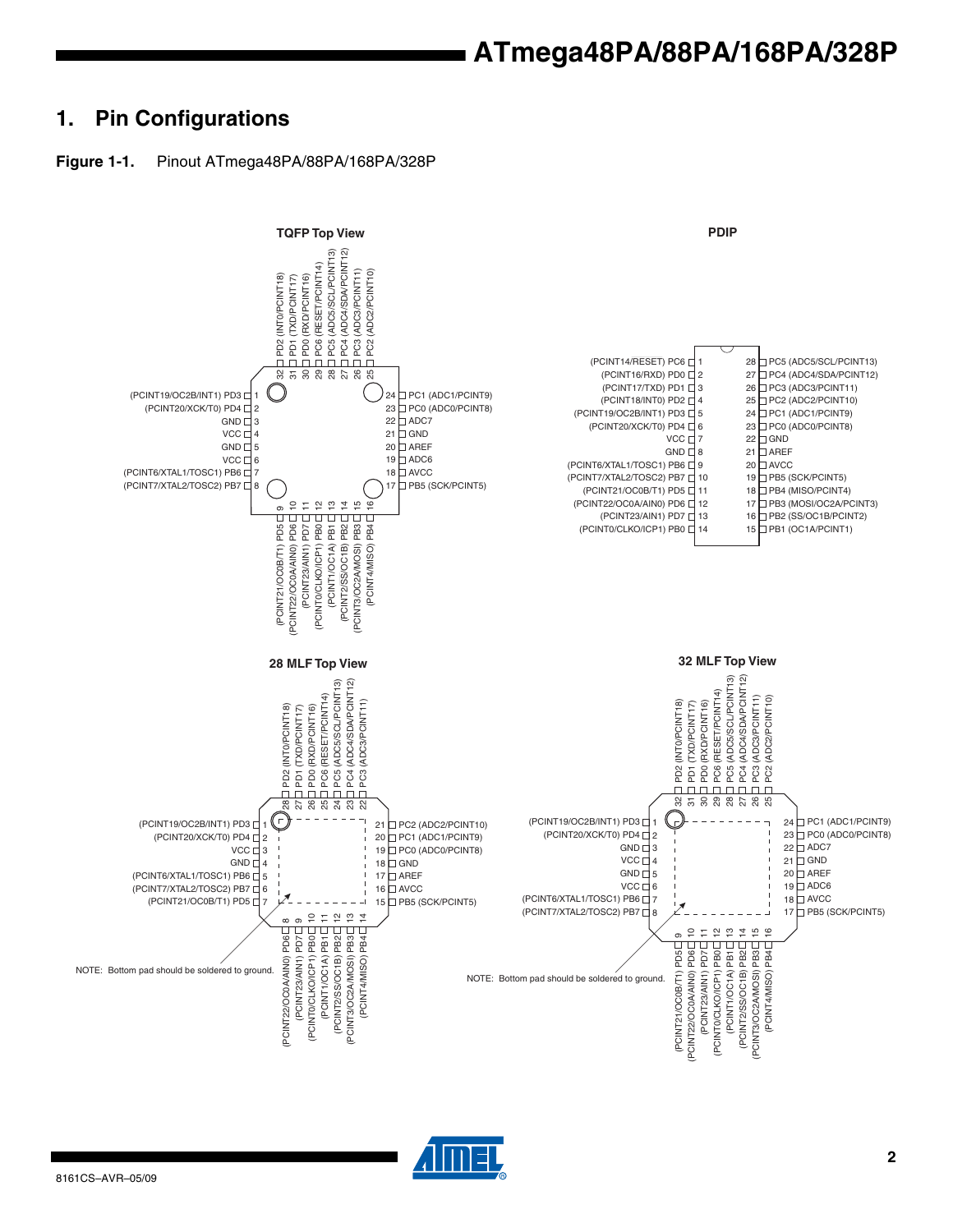#### **1.1 Pin Descriptions**

**1.1.1 VCC**

Digital supply voltage.

#### **1.1.2 GND**

Ground.

#### **1.1.3 Port B (PB7:0) XTAL1/XTAL2/TOSC1/TOSC2**

Port B is an 8-bit bi-directional I/O port with internal pull-up resistors (selected for each bit). The Port B output buffers have symmetrical drive characteristics with both high sink and source capability. As inputs, Port B pins that are externally pulled low will source current if the pull-up resistors are activated. The Port B pins are tri-stated when a reset condition becomes active, even if the clock is not running.

Depending on the clock selection fuse settings, PB6 can be used as input to the inverting Oscillator amplifier and input to the internal clock operating circuit.

Depending on the clock selection fuse settings, PB7 can be used as output from the inverting Oscillator amplifier.

If the Internal Calibrated RC Oscillator is used as chip clock source, PB7..6 is used as TOSC2..1 input for the Asynchronous Timer/Counter2 if the AS2 bit in ASSR is set.

The various special features of Port B are elaborated in "Alternate Functions of Port B" on page 76 and "System Clock and Clock Options" on page 26.

#### **1.1.4 Port C (PC5:0)**

Port C is a 7-bit bi-directional I/O port with internal pull-up resistors (selected for each bit). The PC5..0 output buffers have symmetrical drive characteristics with both high sink and source capability. As inputs, Port C pins that are externally pulled low will source current if the pull-up resistors are activated. The Port C pins are tri-stated when a reset condition becomes active, even if the clock is not running.

#### **1.1.5 PC6/RESET**

If the RSTDISBL Fuse is programmed, PC6 is used as an I/O pin. Note that the electrical characteristics of PC6 differ from those of the other pins of Port C.

If the RSTDISBL Fuse is unprogrammed, PC6 is used as a Reset input. A low level on this pin for longer than the minimum pulse length will generate a Reset, even if the clock is not running. The minimum pulse length is given in Table 28-3 on page 308. Shorter pulses are not guaranteed to generate a Reset.

The various special features of Port C are elaborated in "Alternate Functions of Port C" on page 79.

#### **1.1.6 Port D (PD7:0)**

Port D is an 8-bit bi-directional I/O port with internal pull-up resistors (selected for each bit). The Port D output buffers have symmetrical drive characteristics with both high sink and source capability. As inputs, Port D pins that are externally pulled low will source current if the pull-up resistors are activated. The Port D pins are tri-stated when a reset condition becomes active, even if the clock is not running.

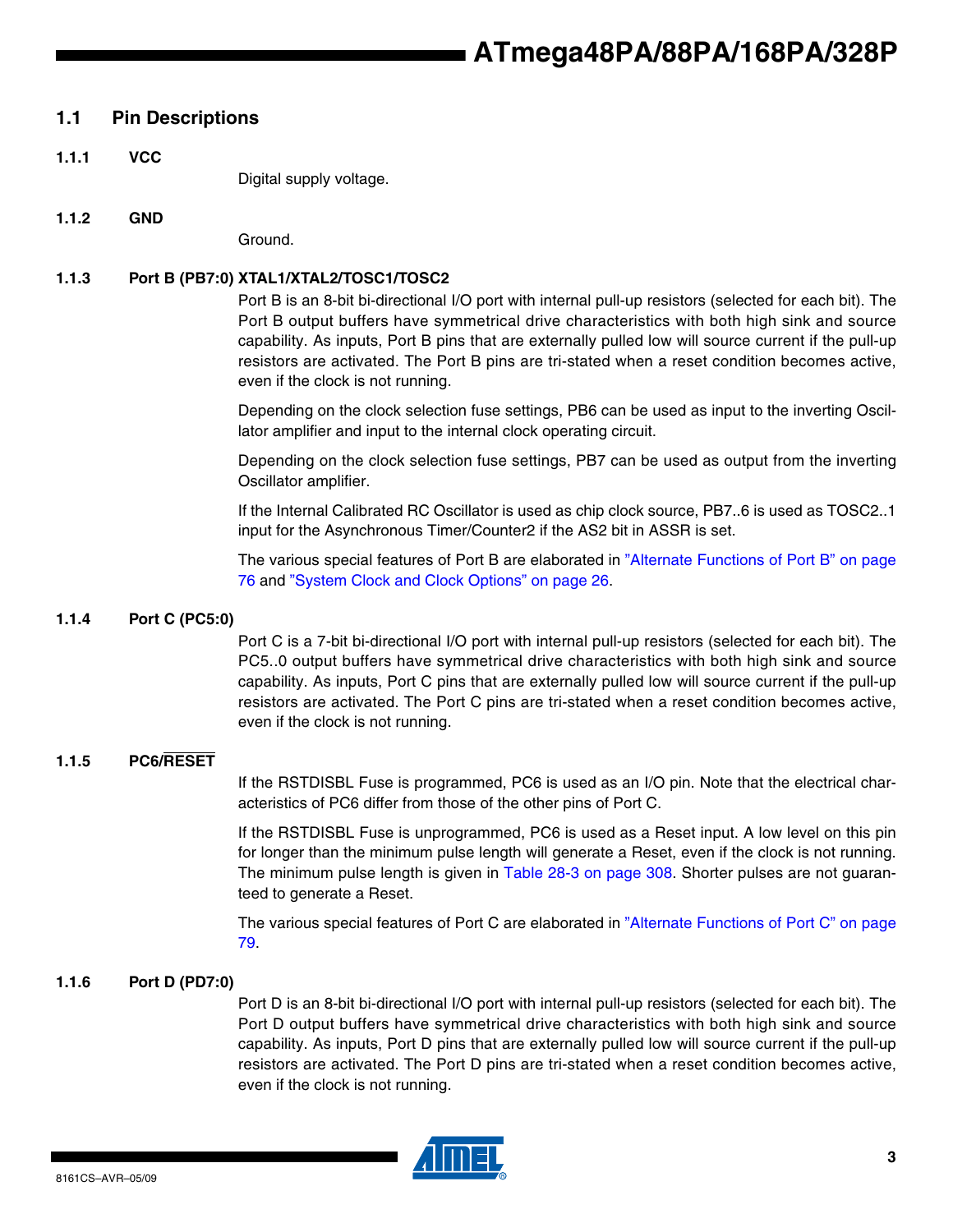The various special features of Port D are elaborated in "Alternate Functions of Port D" on page 82.

**1.1.7** AV<sub>cc</sub>  $AV_{CC}$  is the supply voltage pin for the A/D Converter, PC3:0, and ADC7:6. It should be externally connected to  $V_{CC}$ , even if the ADC is not used. If the ADC is used, it should be connected to  $V_{CC}$ through a low-pass filter. Note that PC6..4 use digital supply voltage,  $V_{CC}$ . **1.1.8 AREF** AREF is the analog reference pin for the A/D Converter.

### **1.1.9 ADC7:6 (TQFP and QFN/MLF Package Only)**

In the TQFP and QFN/MLF package, ADC7:6 serve as analog inputs to the A/D converter. These pins are powered from the analog supply and serve as 10-bit ADC channels.

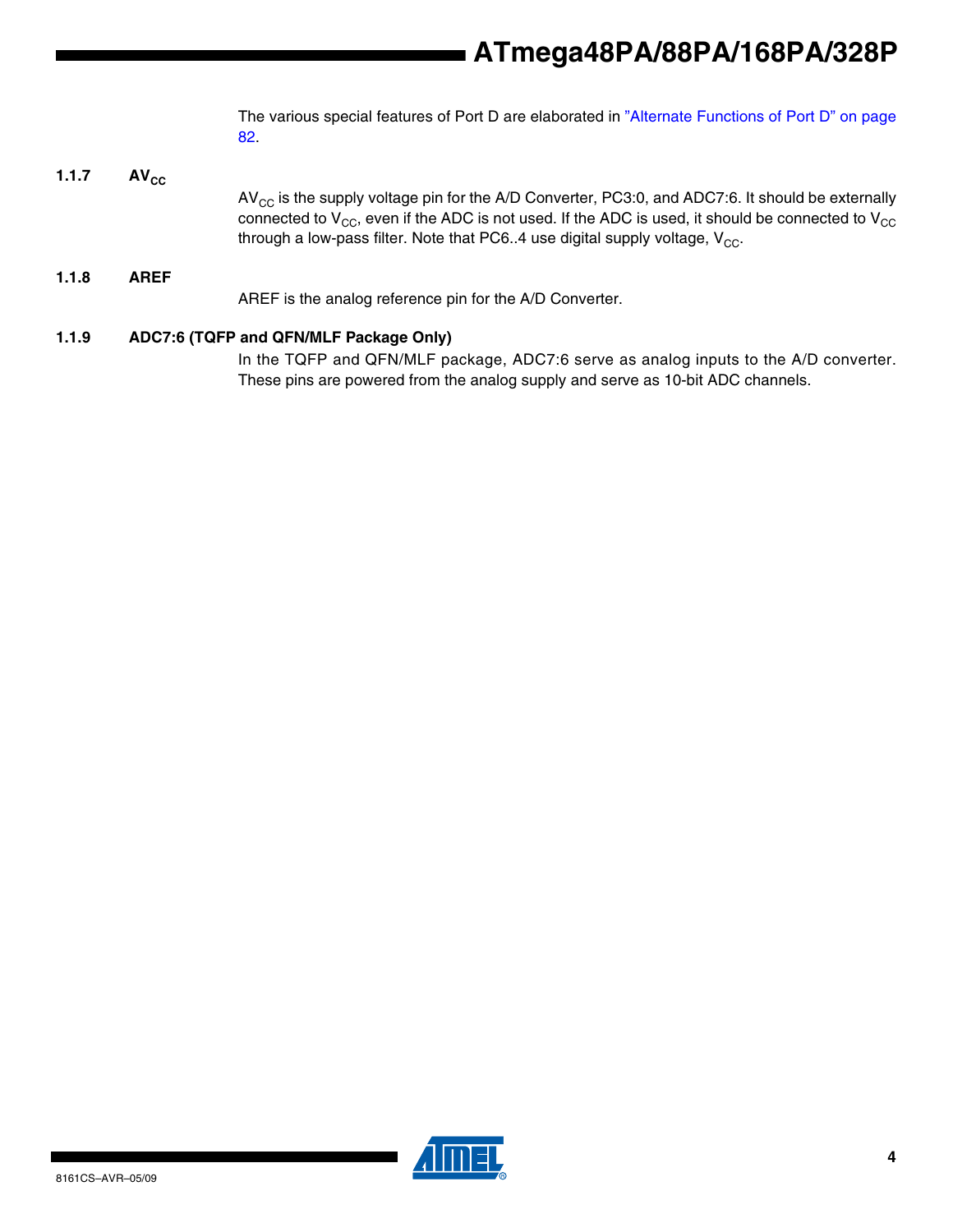### **2. Overview**

The ATmega48PA/88PA/168PA/328P is a low-power CMOS 8-bit microcontroller based on the AVR enhanced RISC architecture. By executing powerful instructions in a single clock cycle, the ATmega48PA/88PA/168PA/328P achieves throughputs approaching 1 MIPS per MHz allowing the system designer to optimize power consumption versus processing speed.

### **2.1 Block Diagram**



**Figure 2-1.** Block Diagram

The AVR core combines a rich instruction set with 32 general purpose working registers. All the 32 registers are directly connected to the Arithmetic Logic Unit (ALU), allowing two independent registers to be accessed in one single instruction executed in one clock cycle. The resulting

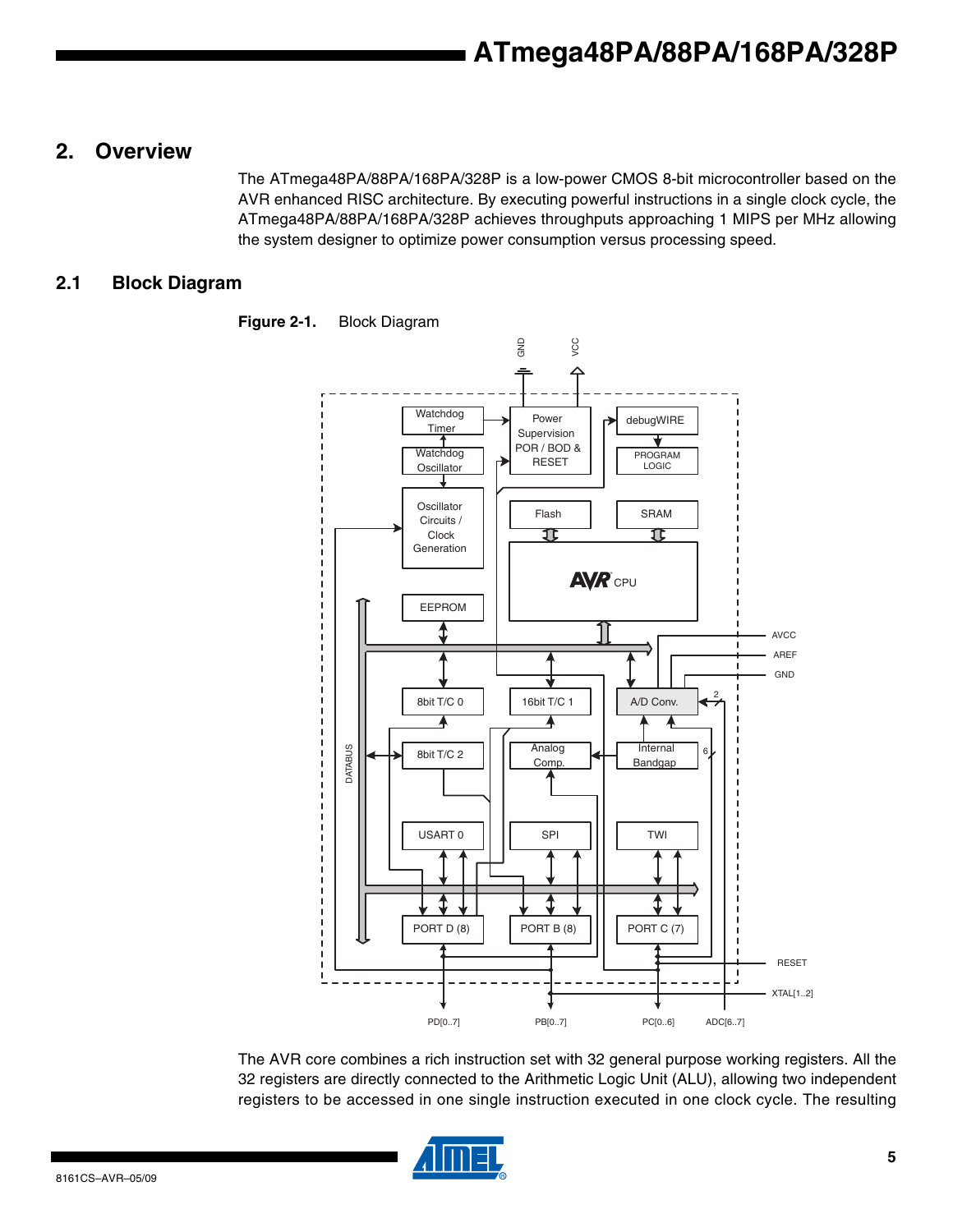architecture is more code efficient while achieving throughputs up to ten times faster than conventional CISC microcontrollers.

The ATmega48PA/88PA/168PA/328P provides the following features: 4/8/16/32K bytes of In-System Programmable Flash with Read-While-Write capabilities, 256/512/512/1K bytes EEPROM, 512/1K/1K/2K bytes SRAM, 23 general purpose I/O lines, 32 general purpose working registers, three flexible Timer/Counters with compare modes, internal and external interrupts, a serial programmable USART, a byte-oriented 2-wire Serial Interface, an SPI serial port, a 6-channel 10-bit ADC (8 channels in TQFP and QFN/MLF packages), a programmable Watchdog Timer with internal Oscillator, and five software selectable power saving modes. The Idle mode stops the CPU while allowing the SRAM, Timer/Counters, USART, 2-wire Serial Interface, SPI port, and interrupt system to continue functioning. The Power-down mode saves the register contents but freezes the Oscillator, disabling all other chip functions until the next interrupt or hardware reset. In Power-save mode, the asynchronous timer continues to run, allowing the user to maintain a timer base while the rest of the device is sleeping. The ADC Noise Reduction mode stops the CPU and all I/O modules except asynchronous timer and ADC, to minimize switching noise during ADC conversions. In Standby mode, the crystal/resonator Oscillator is running while the rest of the device is sleeping. This allows very fast start-up combined with low power consumption.

The device is manufactured using Atmel's high density non-volatile memory technology. The On-chip ISP Flash allows the program memory to be reprogrammed In-System through an SPI serial interface, by a conventional non-volatile memory programmer, or by an On-chip Boot program running on the AVR core. The Boot program can use any interface to download the application program in the Application Flash memory. Software in the Boot Flash section will continue to run while the Application Flash section is updated, providing true Read-While-Write operation. By combining an 8-bit RISC CPU with In-System Self-Programmable Flash on a monolithic chip, the Atmel ATmega48PA/88PA/168PA/328P is a powerful microcontroller that provides a highly flexible and cost effective solution to many embedded control applications.

The ATmega48PA/88PA/168PA/328P AVR is supported with a full suite of program and system development tools including: C Compilers, Macro Assemblers, Program Debugger/Simulators, In-Circuit Emulators, and Evaluation kits.

### **2.2 Comparison Between ATmega48PA, ATmega88PA, ATmega168PA and ATmega328P**

The ATmega48PA, ATmega88PA, ATmega168PA and ATmega328P differ only in memory sizes, boot loader support, and interrupt vector sizes. Table 2-1 summarizes the different memory and interrupt vector sizes for the three devices.

| <b>Device</b> | <b>Flash</b> | <b>EEPROM</b> | <b>RAM</b> | <b>Interrupt Vector Size</b> |
|---------------|--------------|---------------|------------|------------------------------|
| ATmega48PA    | 4K Bytes     | 256 Bytes     | 512 Bytes  | 1 instruction word/vector    |
| ATmega88PA    | 8K Bytes     | 512 Bytes     | 1K Bytes   | 1 instruction word/vector    |
| ATmega168PA   | 16K Bytes    | 512 Bytes     | 1K Bytes   | 2 instruction words/vector   |
| ATmega328P    | 32K Bytes    | 1K Bytes      | 2K Bytes   | 2 instruction words/vector   |

**Table 2-1.** Memory Size Summary

ATmega88PA, ATmega168PA and ATmega328P support a real Read-While-Write Self-Programming mechanism. There is a separate Boot Loader Section, and the SPM instruction can only execute from there. In ATmega48PA, there is no Read-While-Write support and no separate Boot Loader Section. The SPM instruction can execute from the entire Flash.

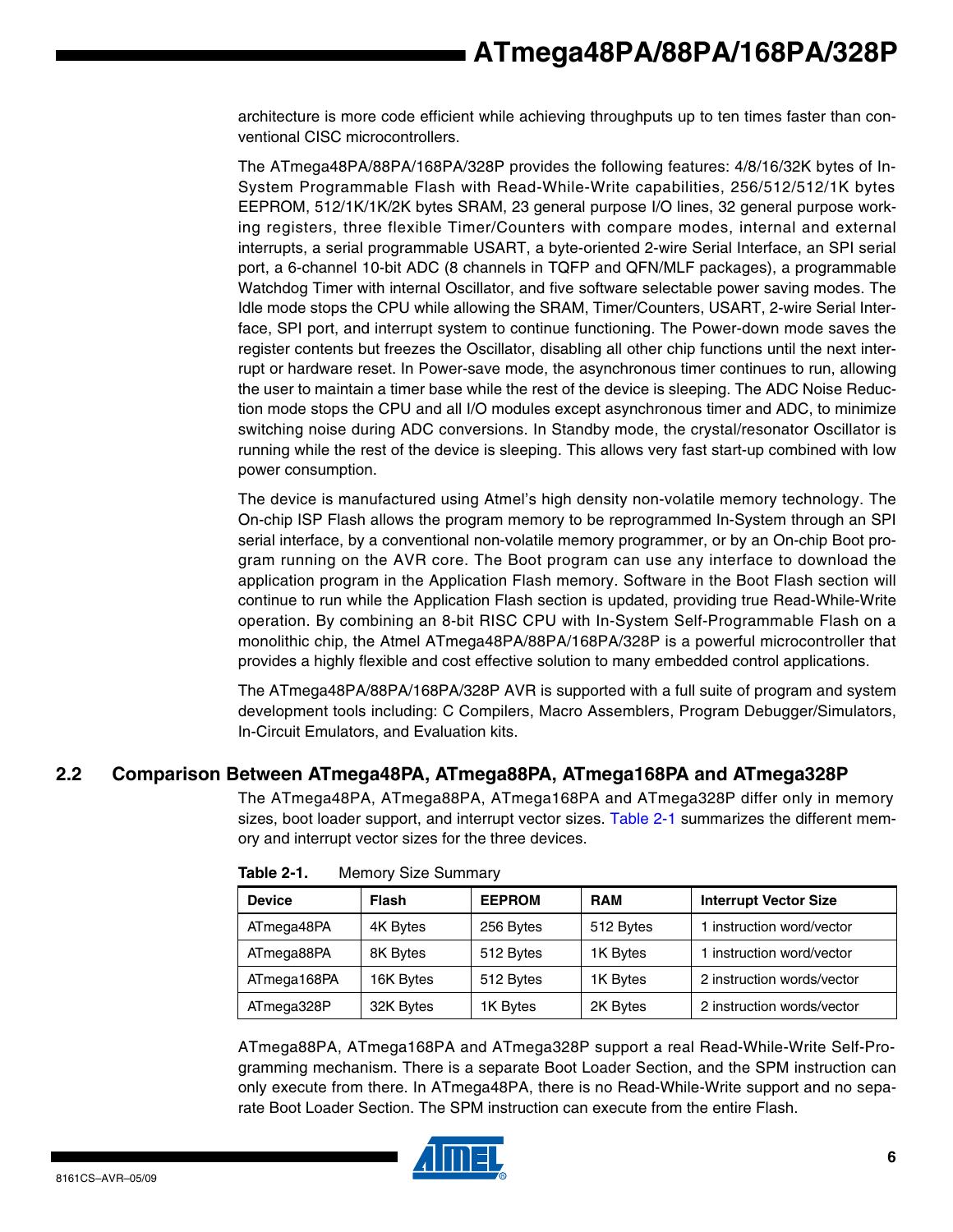### **3. Resources**

A comprehensive set of development tools, application notes and datasheets are available for download on http://www.atmel.com/avr.

### **4. Data Retention**

Reliability Qualification results show that the projected data retention failure rate is much less than 1 PPM over 20 years at 85°C or 100 years at 25°C.

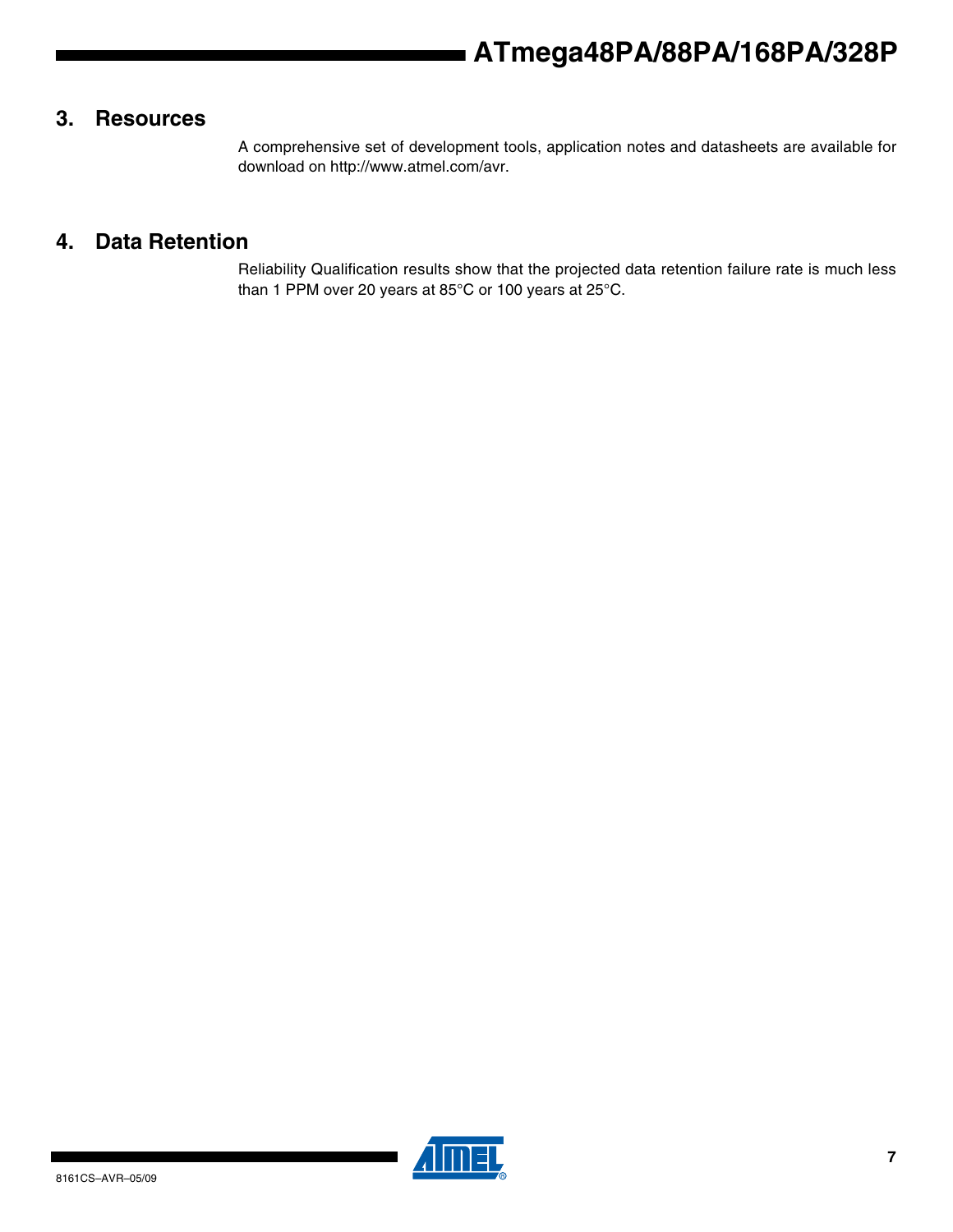## **5. Register Summary**

| <b>Address</b>   | Name                 | Bit 7                                                | Bit 6                                                | Bit 5                                                | Bit 4                                                | Bit 3                                                | Bit 2                                                | Bit 1                                                | Bit 0                                                | Page    |
|------------------|----------------------|------------------------------------------------------|------------------------------------------------------|------------------------------------------------------|------------------------------------------------------|------------------------------------------------------|------------------------------------------------------|------------------------------------------------------|------------------------------------------------------|---------|
| (0xFF)           | Reserved             | $-$                                                  | $\overline{\phantom{m}}$                             | $-$                                                  | $-$                                                  | $-$                                                  | $\overline{\phantom{m}}$                             | $-$                                                  | $-$                                                  |         |
| (0xFE)           | Reserved             | $\qquad \qquad -$                                    | $\overline{\phantom{m}}$                             | $\overline{\phantom{0}}$                             | $\overline{\phantom{0}}$                             | ٠                                                    | $\overbrace{\phantom{1232211}}$                      | $\sim$                                               | $\equiv$                                             |         |
| (0xFD)           | Reserved             | $\equiv$                                             | $\overline{\phantom{a}}$                             | $\equiv$                                             | $\equiv$                                             | $\equiv$                                             | $\overline{\phantom{a}}$                             | $\equiv$                                             | $\equiv$                                             |         |
| (0xFC)           | Reserved             | $\overline{\phantom{a}}$                             | $\equiv$                                             | $\overline{\phantom{a}}$                             | $\overline{\phantom{m}}$                             | $\overline{\phantom{a}}$                             | $\overline{\phantom{m}}$                             | $\overline{\phantom{m}}$                             | $\overbrace{\phantom{1232211}}$                      |         |
| (0xFB)           | Reserved             | $\overline{\phantom{a}}$                             | $\overline{\phantom{a}}$                             | $\qquad \qquad -$                                    | $\qquad \qquad -$                                    | $\overline{\phantom{a}}$                             | $\overline{\phantom{0}}$                             | $\overline{\phantom{0}}$                             | $\overline{\phantom{0}}$                             |         |
| (0xFA)           | Reserved             | $\overline{\phantom{a}}$                             | $\overline{\phantom{m}}$                             | $\overline{\phantom{a}}$                             | $\overline{\phantom{m}}$                             | $\overline{\phantom{a}}$                             | $\overline{\phantom{a}}$                             | $\overline{\phantom{a}}$                             | $\overline{\phantom{a}}$                             |         |
| (0xF9)           | Reserved             | $\overline{\phantom{m}}$                             | $\overline{\phantom{m}}$                             | $\overline{\phantom{m}}$                             | $\overline{\phantom{m}}$                             | $\overline{\phantom{m}}$                             | $\overline{\phantom{m}}$                             | $\overline{\phantom{m}}$                             | $\overbrace{\phantom{1232211}}$                      |         |
| (0xF8)           | Reserved             | $\overline{\phantom{a}}$<br>$\overline{\phantom{a}}$ | $\overline{\phantom{m}}$<br>$\overline{\phantom{m}}$ | $\overline{\phantom{a}}$<br>$\overline{\phantom{a}}$ | $\overline{\phantom{m}}$<br>$\qquad \qquad -$        | $\overline{\phantom{m}}$<br>$\overline{\phantom{a}}$ | $\overline{\phantom{m}}$<br>$\overline{\phantom{a}}$ | $\overline{\phantom{a}}$<br>$\overline{\phantom{a}}$ | $\overline{\phantom{m}}$<br>$\overline{\phantom{0}}$ |         |
| (0xF7)<br>(0xF6) | Reserved<br>Reserved | $\overline{\phantom{a}}$                             | $\equiv$                                             | $\overline{\phantom{m}}$                             | $\equiv$                                             | $\equiv$                                             | $\overline{\phantom{a}}$                             | $\equiv$                                             | $\qquad \qquad =$                                    |         |
| (0xF5)           | Reserved             | $\overline{\phantom{a}}$                             | $\overline{\phantom{a}}$                             | $\overline{\phantom{a}}$                             | $\overline{\phantom{a}}$                             | $\overline{\phantom{a}}$                             | $\overline{\phantom{a}}$                             | $\overline{\phantom{a}}$                             | $\overline{\phantom{a}}$                             |         |
| (0xF4)           | Reserved             | $\overline{\phantom{a}}$                             | $\overline{\phantom{m}}$                             | $\overline{\phantom{m}}$                             | $\overline{\phantom{m}}$                             | $\overline{\phantom{m}}$                             | $\overline{\phantom{m}}$                             | $\overline{\phantom{m}}$                             | $\overline{\phantom{m}}$                             |         |
| (0xF3)           | Reserved             | $-$                                                  | $\overline{\phantom{m}}$                             | $\overline{\phantom{m}}$                             | $\overline{\phantom{m}}$                             | $\overline{\phantom{m}}$                             | $\overline{\phantom{m}}$                             | $\overline{\phantom{m}}$                             | $\overline{\phantom{m}}$                             |         |
| (0xF2)           | Reserved             | $\qquad \qquad -$                                    | $\equiv$                                             | $\overline{\phantom{0}}$                             | $\equiv$                                             | $\overline{\phantom{m}}$                             | $\overline{\phantom{0}}$                             | $\overline{\phantom{0}}$                             | $\overline{\phantom{0}}$                             |         |
| (0xF1)           | Reserved             | $\equiv$                                             | $\equiv$                                             | $\equiv$                                             | $\equiv$                                             | $\equiv$                                             | $\equiv$                                             | $\equiv$                                             | $\overline{\phantom{a}}$                             |         |
| (0xF0)           | Reserved             | $\overline{\phantom{m}}$                             | $\equiv$                                             | $\overline{\phantom{m}}$                             | $\overline{\phantom{m}}$                             | $\overline{\phantom{a}}$                             | $\overline{\phantom{m}}$                             | $\overline{\phantom{m}}$                             | $\overline{\phantom{0}}$                             |         |
| (0xEF)           | Reserved             | $\overline{\phantom{a}}$                             | $\overline{\phantom{m}}$                             | $\qquad \qquad -$                                    | $\qquad \qquad -$                                    | $\overline{\phantom{a}}$                             | $\overline{\phantom{a}}$                             | $\overline{\phantom{0}}$                             | $\overline{\phantom{0}}$                             |         |
| (0xEE)           | Reserved             | $\overline{\phantom{a}}$                             | $\overline{\phantom{m}}$                             | $\overline{\phantom{a}}$                             | $\overline{\phantom{a}}$                             | $\overline{\phantom{a}}$                             | $\overline{\phantom{m}}$                             | $\overline{\phantom{a}}$                             | $\overline{\phantom{a}}$                             |         |
| (0xED)           | Reserved             | $\overline{\phantom{m}}$                             | $\overline{\phantom{m}}$                             | $\overline{\phantom{m}}$                             | $\overline{\phantom{m}}$                             | $\overline{\phantom{m}}$                             | $\overline{\phantom{m}}$                             | $\overline{\phantom{m}}$                             | $\overline{\phantom{0}}$                             |         |
| (0xEC)           | Reserved             | $\overline{\phantom{a}}$                             | $\overline{\phantom{m}}$                             | $\overline{\phantom{a}}$                             | $\overline{\phantom{m}}$                             | $\overline{\phantom{m}}$                             | $\overline{\phantom{m}}$                             | $\overline{\phantom{a}}$                             | $\overline{\phantom{a}}$                             |         |
| (0xEB)           | Reserved             | $\overline{\phantom{a}}$                             | $\overline{\phantom{a}}$                             | $\overline{\phantom{a}}$                             | $\qquad \qquad -$                                    | $\overline{\phantom{a}}$                             | $\overline{\phantom{m}}$                             | $\overline{\phantom{a}}$                             | $\overline{\phantom{0}}$                             |         |
| (0xEA)           | Reserved             | $\overline{\phantom{a}}$                             | $\equiv$                                             | $\overline{\phantom{m}}$                             | $\equiv$                                             | $\equiv$                                             | $\overline{\phantom{m}}$                             | $\overline{\phantom{m}}$                             | $\qquad \qquad =$                                    |         |
| (0xE9)           | Reserved             | $\overline{\phantom{a}}$                             | $\overline{\phantom{a}}$                             | $\qquad \qquad -$                                    | $\qquad \qquad -$                                    | $\overline{\phantom{a}}$                             | $\overline{\phantom{a}}$                             | $\overline{\phantom{a}}$                             | $\qquad \qquad -$                                    |         |
| (0xE8)           | Reserved             | $\overline{\phantom{a}}$                             | $\overline{\phantom{m}}$                             | $\overline{\phantom{m}}$                             | $\overline{\phantom{m}}$                             | $\overline{\phantom{m}}$                             | $\overline{\phantom{m}}$                             | $\overline{\phantom{m}}$                             | $\overline{\phantom{m}}$                             |         |
| (0xE7)           | Reserved             | $-$                                                  | $\overline{\phantom{m}}$                             | $\overline{\phantom{m}}$                             | $\overline{\phantom{m}}$                             | $\overline{\phantom{m}}$                             | $\overline{\phantom{m}}$                             | $\overline{\phantom{m}}$                             | $\overline{\phantom{a}}$                             |         |
| (0xE6)           | Reserved             | $\qquad \qquad -$                                    | $\overline{\phantom{m}}$                             | $\overline{\phantom{0}}$                             | $\overline{\phantom{m}}$                             | $\overline{\phantom{m}}$                             | $\overline{\phantom{0}}$                             | $\overline{\phantom{0}}$                             | $\overline{\phantom{0}}$                             |         |
| (0xE5)           | Reserved             | $\equiv$                                             | $\equiv$                                             | $\equiv$                                             | $\equiv$                                             | $\equiv$                                             | $\equiv$                                             | $\equiv$                                             | $\equiv$                                             |         |
| (0xE4)           | Reserved             | $\overline{\phantom{m}}$                             | $\equiv$                                             | $\overline{\phantom{m}}$                             | $\overline{\phantom{m}}$                             | $\overline{\phantom{a}}$                             | $\overline{\phantom{m}}$                             | $\overline{\phantom{m}}$                             | $\overline{\phantom{0}}$                             |         |
| (0xE3)           | Reserved<br>Reserved | $\overline{\phantom{a}}$                             | $\overline{\phantom{m}}$                             | $\qquad \qquad -$                                    | $\overline{\phantom{0}}$                             | $\overline{\phantom{a}}$                             | $\overline{\phantom{0}}$                             | $\overline{\phantom{0}}$                             | $\overline{\phantom{0}}$                             |         |
| (0xE2)<br>(0xE1) | Reserved             | $\overline{\phantom{a}}$                             | $\overline{\phantom{m}}$<br>$\overline{\phantom{a}}$ | $\overline{\phantom{a}}$<br>$\overline{\phantom{m}}$ | $\overline{\phantom{a}}$<br>$\overline{\phantom{m}}$ | $\overline{\phantom{a}}$<br>$\overline{\phantom{m}}$ | $\overline{\phantom{a}}$<br>$\overline{\phantom{m}}$ | $\overline{\phantom{a}}$<br>$\overline{\phantom{m}}$ | $\overline{\phantom{a}}$<br>$\overline{\phantom{0}}$ |         |
| (0xE0)           | Reserved             | $\overline{\phantom{a}}$<br>$\overline{\phantom{a}}$ | $\overline{\phantom{m}}$                             | $\overline{\phantom{a}}$                             | $\overline{\phantom{m}}$                             | $\overline{\phantom{m}}$                             | $\overline{\phantom{m}}$                             | $\overline{\phantom{a}}$                             | $\overline{\phantom{a}}$                             |         |
| (0xDF)           | Reserved             | $\overline{\phantom{a}}$                             | $\overline{\phantom{a}}$                             | $\overline{\phantom{a}}$                             | $\qquad \qquad -$                                    | $\equiv$                                             | $\overline{\phantom{a}}$                             | $\overline{\phantom{a}}$                             | $\overline{\phantom{0}}$                             |         |
| (0xDE)           | Reserved             | $\overline{\phantom{a}}$                             | $\equiv$                                             | $\overline{\phantom{m}}$                             | $\equiv$                                             | $\overline{\phantom{a}}$                             | $\overline{\phantom{m}}$                             | $\overline{\phantom{m}}$                             | $\qquad \qquad =$                                    |         |
| (0xDD)           | Reserved             | $\overline{\phantom{a}}$                             | $\overline{\phantom{a}}$                             | $\qquad \qquad -$                                    | $\overline{\phantom{a}}$                             | $\overline{\phantom{a}}$                             | $\overline{\phantom{a}}$                             | $\overline{\phantom{a}}$                             | $\overline{\phantom{a}}$                             |         |
| (0xDC)           | Reserved             | $\overline{\phantom{a}}$                             | $\overline{\phantom{m}}$                             | $\overline{\phantom{m}}$                             | $\overline{\phantom{m}}$                             | $\overline{\phantom{m}}$                             | $\overline{\phantom{m}}$                             | $\overline{\phantom{m}}$                             | $\overline{\phantom{m}}$                             |         |
| (0xDB)           | Reserved             | $-$                                                  | $\overline{\phantom{m}}$                             | $\overline{\phantom{m}}$                             | $\overline{\phantom{m}}$                             | $\overline{\phantom{m}}$                             | $\overline{\phantom{m}}$                             | $\overline{\phantom{m}}$                             | $\overline{\phantom{a}}$                             |         |
| (0xDA)           | Reserved             | $\qquad \qquad -$                                    | $\overline{\phantom{m}}$                             | $\overline{\phantom{0}}$                             | $\equiv$                                             | $\overline{\phantom{m}}$                             | $\overline{\phantom{0}}$                             | $\overline{\phantom{0}}$                             | $\overline{\phantom{0}}$                             |         |
| (0xD9)           | Reserved             | $\equiv$                                             | $\overline{\phantom{a}}$                             | $\equiv$                                             | $\equiv$                                             | $\equiv$                                             | $\equiv$                                             | $\equiv$                                             | $\equiv$                                             |         |
| (0xD8)           | Reserved             | $\overline{\phantom{m}}$                             | $\overline{\phantom{a}}$                             | $\overline{\phantom{m}}$                             | $\overline{\phantom{m}}$                             | $\overline{\phantom{a}}$                             | $\overline{\phantom{m}}$                             | $\overline{\phantom{m}}$                             | $\overline{\phantom{0}}$                             |         |
| (0xD7)           | Reserved             | $\overline{\phantom{a}}$                             | $\overline{\phantom{a}}$                             | $\qquad \qquad -$                                    | $\overline{\phantom{0}}$                             | $\overline{\phantom{a}}$                             | $\overline{\phantom{0}}$                             | $\overline{\phantom{0}}$                             | $\overline{\phantom{0}}$                             |         |
| (0xD6)           | Reserved             | $\overline{\phantom{a}}$                             | $\overline{\phantom{m}}$                             | $\overline{\phantom{a}}$                             | $\overline{\phantom{a}}$                             | $\overline{\phantom{a}}$                             | $\overline{\phantom{m}}$                             | $\overline{\phantom{m}}$                             | $\overline{\phantom{a}}$                             |         |
| (0xD5)           | Reserved             | $\overline{\phantom{a}}$                             | $\overline{\phantom{m}}$                             | $\overline{\phantom{m}}$                             | $\overline{\phantom{m}}$                             | $\overline{\phantom{m}}$                             | $\overline{\phantom{m}}$                             | $\overline{\phantom{m}}$                             | $\overline{\phantom{0}}$                             |         |
| (0xD4)           | Reserved             | $\overline{\phantom{a}}$                             | $\overline{\phantom{a}}$                             | $\overline{\phantom{a}}$                             | $\overline{\phantom{m}}$                             | $\overline{\phantom{m}}$                             | $\overline{\phantom{a}}$                             | $\overline{\phantom{a}}$                             | $\overline{\phantom{a}}$                             |         |
| (0xD3)           | Reserved             | $\overline{\phantom{0}}$                             | $\overline{\phantom{a}}$                             | $\overline{\phantom{a}}$                             | $\overline{\phantom{a}}$                             | $\overline{\phantom{0}}$                             | $\qquad \qquad -$                                    | $\overline{\phantom{a}}$                             | $\overline{\phantom{a}}$                             |         |
| (0xD2)           | Reserved             |                                                      |                                                      |                                                      |                                                      |                                                      |                                                      |                                                      |                                                      |         |
| (0xD1)<br>(0xD0) | Reserved<br>Reserved | $\overline{\phantom{a}}$<br>$\overline{\phantom{a}}$ | $\overline{\phantom{a}}$<br>$\overline{\phantom{m}}$ | $\overline{\phantom{a}}$<br>$\overline{\phantom{a}}$ | $\overline{\phantom{a}}$<br>$\overline{\phantom{a}}$ | $\overline{\phantom{a}}$<br>$\overline{\phantom{a}}$ | $\overline{\phantom{a}}$<br>$\overline{\phantom{a}}$ | $\overline{\phantom{a}}$<br>$\overline{\phantom{a}}$ | $\overline{\phantom{a}}$<br>$\overline{\phantom{a}}$ |         |
| (0xCF)           | Reserved             | $\overline{\phantom{a}}$                             | $\overline{\phantom{a}}$                             | $\overline{\phantom{a}}$                             | $-$                                                  | $\overline{\phantom{m}}$                             | $\overline{\phantom{m}}$                             | $\overline{\phantom{m}}$                             | $\overline{\phantom{m}}$                             |         |
| (0xCE)           | Reserved             | $\overline{\phantom{a}}$                             | $\overline{\phantom{a}}$                             | $\overline{\phantom{a}}$                             | $\qquad \qquad -$                                    | $\overline{\phantom{a}}$                             | $\overline{\phantom{a}}$                             | $\overline{\phantom{a}}$                             | $\overline{\phantom{a}}$                             |         |
| (0xCD)           | Reserved             | $\equiv$                                             | $\equiv$                                             | $\equiv$                                             | $\equiv$                                             | $\equiv$                                             | $\equiv$                                             | $\equiv$                                             | $\equiv$                                             |         |
| (0xCC)           | Reserved             | $\overline{\phantom{a}}$                             | $\overline{\phantom{m}}$                             | $\overline{\phantom{a}}$                             | $\overline{\phantom{m}}$                             | $\overline{\phantom{a}}$                             | $\overline{\phantom{a}}$                             | $\overline{\phantom{a}}$                             | $\overline{\phantom{a}}$                             |         |
| (0xCB)           | Reserved             | $\overline{\phantom{a}}$                             | $\overline{\phantom{a}}$                             | $\overline{\phantom{m}}$                             | $\qquad \qquad -$                                    | $\overline{\phantom{a}}$                             | $\overline{\phantom{a}}$                             | $\overline{\phantom{a}}$                             | $\overline{\phantom{a}}$                             |         |
| (0xCA)           | Reserved             | $\overline{\phantom{a}}$                             | $\overline{\phantom{a}}$                             | $\overline{\phantom{a}}$                             | $\overline{\phantom{a}}$                             | $\overline{\phantom{a}}$                             | $\overline{\phantom{a}}$                             | $\overline{\phantom{a}}$                             | $\overline{\phantom{a}}$                             |         |
| (0xC9)           | Reserved             | $\overline{\phantom{a}}$                             | $\overline{\phantom{m}}$                             | $\overline{\phantom{a}}$                             | $\overline{\phantom{m}}$                             | $\overline{\phantom{m}}$                             | $\overline{\phantom{m}}$                             | $\overline{\phantom{m}}$                             | $\overline{\phantom{a}}$                             |         |
| (0xC8)           | Reserved             | $\overline{\phantom{a}}$                             | $\overline{\phantom{m}}$                             | $\overline{\phantom{a}}$                             | $\overline{\phantom{m}}$                             | $-$                                                  | $\overline{\phantom{m}}$                             | $\overline{\phantom{m}}$                             | $\overline{\phantom{m}}$                             |         |
| (0xC7)           | Reserved             | $\overline{\phantom{0}}$                             | $\qquad \qquad -$                                    | $\overline{\phantom{a}}$                             | $\overline{\phantom{a}}$                             | $\overline{\phantom{a}}$                             | $\overline{\phantom{a}}$                             | $\overline{\phantom{a}}$                             | $\overline{\phantom{a}}$                             |         |
| (0xC6)           | UDR0                 |                                                      |                                                      |                                                      |                                                      | USART I/O Data Register                              |                                                      |                                                      |                                                      | 189     |
| (0xC5)           | <b>UBRR0H</b>        |                                                      |                                                      |                                                      |                                                      |                                                      |                                                      | <b>USART Baud Rate Register High</b>                 |                                                      | 193     |
| (0xC4)           | <b>UBRR0L</b>        |                                                      |                                                      |                                                      |                                                      | USART Baud Rate Register Low                         |                                                      |                                                      |                                                      | 193     |
| (0xC3)           | Reserved             | $\overline{\phantom{a}}$                             | $\overline{\phantom{a}}$                             | $\overline{\phantom{m}}$                             | $\overline{\phantom{a}}$                             | $\overline{\phantom{a}}$                             | $\overline{\phantom{a}}$                             | $\overline{\phantom{m}}$                             | $\overline{\phantom{a}}$                             |         |
| (0xC2)           | <b>UCSR0C</b>        | UMSEL01                                              | UMSEL00                                              | UPM01                                                | UPM00                                                | USBS0                                                | UCSZ01 /UDORD0                                       | UCSZ00 / UCPHA0                                      | <b>UCPOL0</b>                                        | 191/206 |

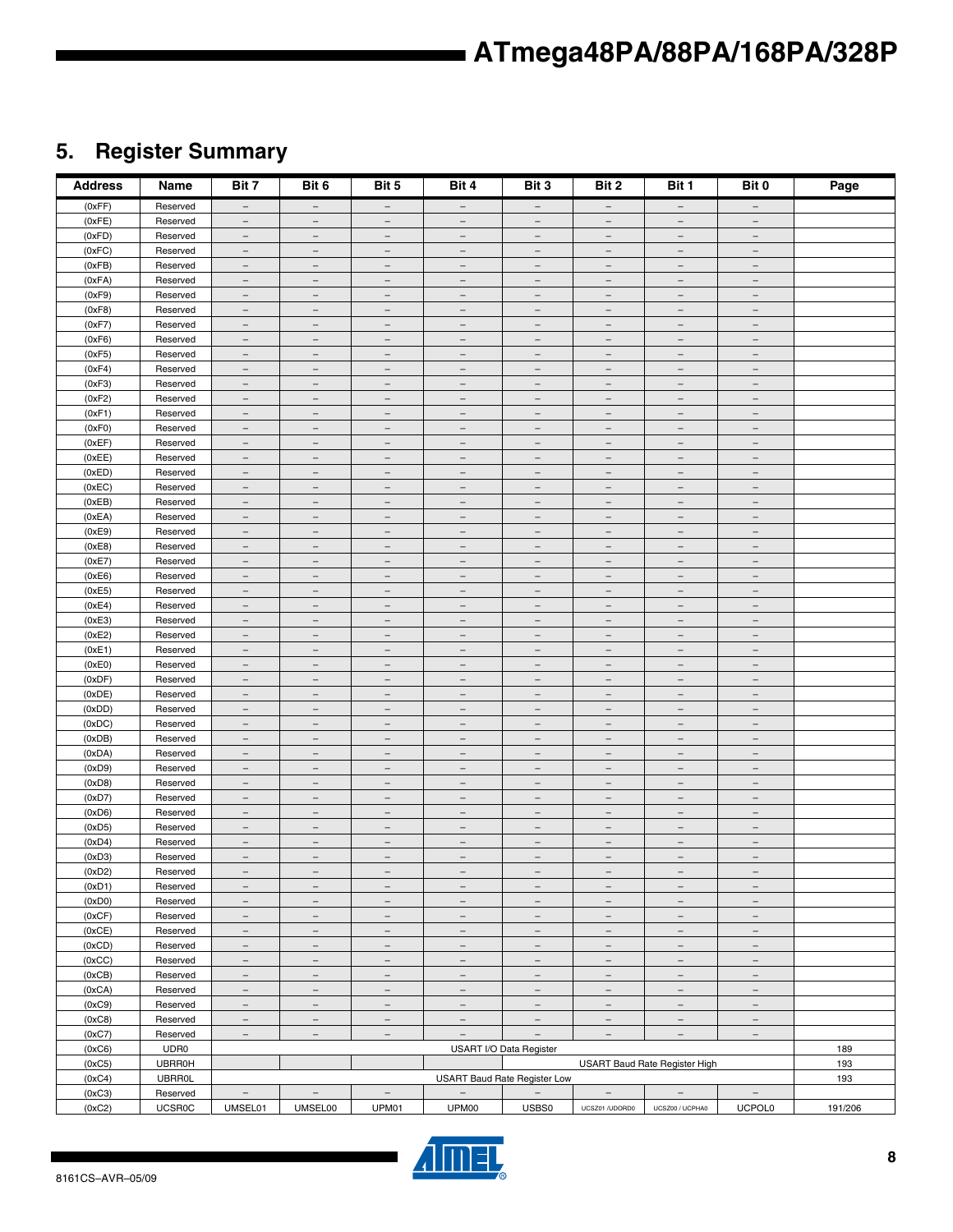| <b>Address</b>   | Name                 | Bit 7                                               | Bit 6                                                | Bit 5                                  | Bit 4                                                | Bit 3                           | Bit 2                                         | Bit 1                                | Bit 0                                                | Page |
|------------------|----------------------|-----------------------------------------------------|------------------------------------------------------|----------------------------------------|------------------------------------------------------|---------------------------------|-----------------------------------------------|--------------------------------------|------------------------------------------------------|------|
| (0xC1)           | <b>UCSR0B</b>        | <b>RXCIE0</b>                                       | <b>TXCIE0</b>                                        | <b>UDRIE0</b>                          | <b>RXEN0</b>                                         | <b>TXEN0</b>                    | UCSZ02                                        | <b>RXB80</b>                         | <b>TXB80</b>                                         | 190  |
| (0xC0)           | <b>UCSR0A</b>        | RXC0                                                | TXC0                                                 | UDRE0                                  | FE0                                                  | DOR <sub>0</sub>                | UPE <sub>0</sub>                              | U2X0                                 | <b>MPCM0</b>                                         | 189  |
| (0xBF)           | Reserved             | $\overline{\phantom{0}}$                            | $\overline{\phantom{a}}$                             | $\overline{\phantom{a}}$               | $-$                                                  | $\overline{\phantom{0}}$        | $-$                                           | $\overline{\phantom{a}}$             | $\equiv$                                             |      |
| (0xBE)           | Reserved             | $\overline{\phantom{a}}$                            | $\overline{\phantom{a}}$                             | $\overline{\phantom{a}}$               | $\overline{\phantom{a}}$                             | $\overline{\phantom{a}}$        | $\overline{\phantom{a}}$                      | $\overline{\phantom{a}}$             | $\overline{\phantom{m}}$                             |      |
| (0xBD)           | <b>TWAMR</b>         | TWAM6                                               | TWAM5                                                | TWAM4                                  | TWAM3                                                | TWAM2                           | TWAM1                                         | <b>TWAM0</b>                         | $\overline{\phantom{a}}$                             | 239  |
| (0xBC)           | <b>TWCR</b>          | <b>TWINT</b>                                        | <b>TWEA</b>                                          | <b>TWSTA</b>                           | <b>TWSTO</b>                                         | <b>TWWC</b>                     | <b>TWEN</b>                                   | $\overline{\phantom{a}}$             | <b>TWIE</b>                                          | 236  |
| (0xBB)           | <b>TWDR</b>          |                                                     |                                                      |                                        | 2-wire Serial Interface Data Register                |                                 |                                               |                                      |                                                      | 238  |
| (0xBA)           | <b>TWAR</b>          | TWA6                                                | TWA5                                                 | TWA4                                   | TWA3                                                 | TWA2                            | TWA1                                          | TWA0                                 | <b>TWGCE</b>                                         | 239  |
| (0xB9)           | <b>TWSR</b>          | TWS7                                                | TWS6                                                 | TWS5                                   | TWS4                                                 | TWS3                            | $\overline{\phantom{a}}$                      | TWPS1                                | TWPS0                                                | 238  |
| (0xB8)           | <b>TWBR</b>          |                                                     |                                                      |                                        | 2-wire Serial Interface Bit Rate Register            |                                 |                                               |                                      |                                                      | 236  |
| (0xB7)           | Reserved             | $\overline{\phantom{m}}$                            |                                                      | $\overline{\phantom{a}}$               |                                                      |                                 | $\overline{\phantom{a}}$                      | $\overline{\phantom{a}}$             | $\overline{\phantom{a}}$                             |      |
| (0xB6)           | <b>ASSR</b>          | $\overline{\phantom{m}}$                            | <b>EXCLK</b>                                         | AS <sub>2</sub>                        | TCN2UB                                               | OCR2AUB                         | OCR2BUB                                       | TCR2AUB                              | TCR2BUB                                              | 158  |
| (0xB5)           | Reserved             | $\overline{\phantom{m}}$                            | $\overline{\phantom{a}}$                             | $\overline{\phantom{a}}$               | $\overline{\phantom{a}}$                             | $\overline{\phantom{a}}$        | $\overline{\phantom{m}}$                      | $\overline{\phantom{a}}$             | $\overline{\phantom{m}}$                             |      |
| (0xB4)           | OCR2B                |                                                     |                                                      |                                        | Timer/Counter2 Output Compare Register B             |                                 |                                               |                                      |                                                      | 156  |
| (0xB3)           | OCR <sub>2</sub> A   |                                                     |                                                      |                                        | Timer/Counter2 Output Compare Register A             |                                 |                                               |                                      |                                                      | 156  |
| (0xB2)           | TCNT <sub>2</sub>    |                                                     |                                                      |                                        |                                                      | Timer/Counter2 (8-bit)          |                                               |                                      |                                                      | 156  |
| (0xB1)           | TCCR2B               | FOC2A                                               | FOC2B                                                | $\qquad \qquad -$                      |                                                      | <b>WGM22</b>                    | <b>CS22</b>                                   | CS21                                 | <b>CS20</b>                                          | 155  |
| (0xB0)           | TCCR2A               | COM2A1                                              | COM2A0                                               | COM2B1                                 | COM2B0                                               | $\overline{\phantom{a}}$        | $\overline{\phantom{a}}$                      | WGM21                                | WGM20                                                | 152  |
| (0xAF)           | Reserved             | $\overline{\phantom{m}}$                            | $\overline{\phantom{m}}$                             | $\qquad \qquad -$                      | $\overline{\phantom{m}}$                             | $\overline{\phantom{m}}$        | $\overline{\phantom{m}}$                      | $\overline{\phantom{m}}$             | $\overline{\phantom{m}}$                             |      |
| (0xAE)           | Reserved             | $\equiv$                                            | $\equiv$                                             | $\equiv$                               | $\equiv$                                             | $\equiv$                        | $\overline{\phantom{m}}$                      | $\overline{\phantom{a}}$             | $\overline{\phantom{a}}$                             |      |
| (0xAD)           | Reserved             | $\overline{\phantom{a}}$                            | $\overline{\phantom{0}}$                             | $\overline{\phantom{0}}$               | $\equiv$                                             | $\overline{\phantom{m}}$        | $\overline{\phantom{a}}$                      | $\overline{\phantom{0}}$             | $\overline{\phantom{0}}$                             |      |
| (0xAC)           | Reserved             | $\overline{\phantom{a}}$                            | $\overline{\phantom{a}}$                             | $\qquad \qquad -$                      | $\overline{\phantom{m}}$                             | $\overline{\phantom{a}}$        | $\overline{\phantom{a}}$                      | $\overline{\phantom{m}}$             | $\overline{\phantom{m}}$                             |      |
| (0xAB)           | Reserved             | $\overline{\phantom{a}}$                            | $\overline{\phantom{a}}$                             | $\overline{\phantom{a}}$               | $\qquad \qquad -$                                    | $\overline{\phantom{a}}$        | $\overline{\phantom{a}}$                      | $\overline{\phantom{a}}$             | $\qquad \qquad -$                                    |      |
| (0xAA)           | Reserved             | $\overline{\phantom{m}}$                            | $\qquad \qquad -$                                    | $\qquad \qquad -$                      |                                                      | $\overline{\phantom{m}}$        | $\overline{\phantom{m}}$                      | $\qquad \qquad -$                    |                                                      |      |
| (0xA9)           | Reserved             | $\overline{\phantom{m}}$                            | $\overline{\phantom{a}}$<br>$\overline{\phantom{0}}$ | $\overline{\phantom{a}}$               | $\overline{\phantom{m}}$<br>$\overline{\phantom{0}}$ | $-$<br>$\overline{\phantom{0}}$ | $\overline{\phantom{m}}$<br>$\qquad \qquad -$ | $\overline{\phantom{m}}$             | $\overline{\phantom{m}}$<br>$\overline{\phantom{0}}$ |      |
| (0xA8)           | Reserved             | $\qquad \qquad -$<br>$\equiv$                       | $\qquad \qquad -$                                    | $\qquad \qquad -$<br>$\qquad \qquad -$ | $\equiv$                                             | $\equiv$                        | $\overline{\phantom{a}}$                      | $\overline{\phantom{a}}$<br>$\equiv$ | $\equiv$                                             |      |
| (0xA7)<br>(0xA6) | Reserved<br>Reserved | $\overline{\phantom{a}}$                            | $\overline{\phantom{a}}$                             | $\overline{\phantom{a}}$               | $\overline{\phantom{m}}$                             | $\overline{\phantom{a}}$        | $\overline{\phantom{m}}$                      | $\overline{\phantom{a}}$             | $\overline{\phantom{m}}$                             |      |
| (0xA5)           |                      | $\qquad \qquad -$                                   | $\overline{\phantom{m}}$                             | $\qquad \qquad -$                      | $\qquad \qquad -$                                    | $\qquad \qquad -$               | $\overline{\phantom{m}}$                      | $\overline{\phantom{m}}$             | $\qquad \qquad -$                                    |      |
| (0xA4)           | Reserved<br>Reserved | $\overline{\phantom{a}}$                            | $\overline{\phantom{a}}$                             | $\overline{\phantom{a}}$               | $\overline{\phantom{m}}$                             | $\overline{\phantom{a}}$        | $\overline{\phantom{a}}$                      | $\overline{\phantom{a}}$             | $\overline{\phantom{m}}$                             |      |
| (0xA3)           | Reserved             | $\overline{\phantom{m}}$                            | $\overline{\phantom{a}}$                             | $\overline{\phantom{0}}$               | $\overline{\phantom{m}}$                             | $\overline{\phantom{m}}$        | $\overline{\phantom{m}}$                      | $\overline{\phantom{m}}$             | $\overline{\phantom{m}}$                             |      |
| (0xA2)           | Reserved             | $\equiv$                                            | $\equiv$                                             | $\equiv$                               | $\equiv$                                             | $\equiv$                        | $\equiv$                                      | $\equiv$                             | $\overline{\phantom{a}}$                             |      |
| (0xA1)           | Reserved             | $\overline{\phantom{a}}$                            | $\overline{\phantom{m}}$                             | $\overline{\phantom{0}}$               | $\overline{\phantom{0}}$                             | $\overline{\phantom{m}}$        | $\overline{\phantom{m}}$                      | $\qquad \qquad -$                    | $\overline{\phantom{a}}$                             |      |
| (0xA0)           | Reserved             | $\overline{\phantom{m}}$                            | $\equiv$                                             | $\equiv$                               | $\equiv$                                             | $\overline{\phantom{m}}$        | $\overline{\phantom{m}}$                      | $\equiv$                             | $\qquad \qquad =$                                    |      |
| (0x9F)           | Reserved             | $\overline{\phantom{a}}$                            | $\overline{\phantom{a}}$                             | $\overline{\phantom{a}}$               | $\overline{\phantom{a}}$                             | $\overline{\phantom{a}}$        | $\overline{\phantom{a}}$                      | $\overline{\phantom{a}}$             | $\overline{\phantom{m}}$                             |      |
| (0x9E)           | Reserved             | $\qquad \qquad -$                                   | $\qquad \qquad -$                                    | $\qquad \qquad -$                      |                                                      | $\overline{\phantom{m}}$        | $\overline{\phantom{m}}$                      | $\qquad \qquad -$                    |                                                      |      |
| (0x9D)           | Reserved             | $\overline{\phantom{m}}$                            | $\overline{\phantom{a}}$                             | $\overline{\phantom{a}}$               | $\overline{\phantom{m}}$                             | $\overline{\phantom{a}}$        | $\overline{\phantom{a}}$                      | $\overline{\phantom{m}}$             | $\overline{\phantom{m}}$                             |      |
| (0x9C)           | Reserved             | $\qquad \qquad -$                                   | $\overline{\phantom{0}}$                             | $\qquad \qquad -$                      | $\overline{\phantom{0}}$                             | $\qquad \qquad -$               | $\qquad \qquad -$                             | $\equiv$                             | $\overline{\phantom{0}}$                             |      |
| (0x9B)           | Reserved             | $\overline{\phantom{a}}$                            | $\overline{\phantom{a}}$                             | $\qquad \qquad -$                      | $\qquad \qquad -$                                    | $\equiv$                        | $\overline{\phantom{m}}$                      | $\equiv$                             | $\overline{\phantom{a}}$                             |      |
| (0x9A)           | Reserved             | $\overline{\phantom{a}}$                            | $\overline{\phantom{m}}$                             | $\overline{\phantom{a}}$               | $\overline{\phantom{m}}$                             | $\overline{\phantom{a}}$        | $\overline{\phantom{m}}$                      | $\overline{\phantom{a}}$             | $\overline{\phantom{m}}$                             |      |
| (0x99)           | Reserved             | $\qquad \qquad -$                                   | $\overline{\phantom{m}}$                             | $\overline{\phantom{0}}$               |                                                      | $\overline{\phantom{m}}$        | $\overline{\phantom{m}}$                      | $\overline{\phantom{m}}$             |                                                      |      |
| (0x98)           | Reserved             | $\overline{\phantom{m}}$                            | $\overline{\phantom{m}}$                             | $\overline{\phantom{a}}$               | $\overline{\phantom{0}}$                             | $\overline{\phantom{a}}$        | $\overline{\phantom{a}}$                      | $\overline{\phantom{m}}$             | $\overline{\phantom{m}}$                             |      |
| (0x97)           | Reserved             | $\overline{\phantom{m}}$                            | $\overline{\phantom{m}}$                             | $\overline{\phantom{m}}$               | $\overline{\phantom{m}}$                             | $\overline{\phantom{m}}$        | $\overline{\phantom{m}}$                      | $\overline{\phantom{m}}$             | $\overline{\phantom{m}}$                             |      |
| (0x96)           | Reserved             | $\equiv$                                            | $\equiv$                                             | $\equiv$                               | $\equiv$                                             | $\equiv$                        | $\equiv$                                      | $\equiv$                             | $\overline{\phantom{a}}$                             |      |
| (0x95)           | Reserved             | $\overline{\phantom{a}}$                            | $\overline{\phantom{m}}$                             | $\overline{\phantom{a}}$               | $\overline{\phantom{0}}$                             | $\overline{\phantom{m}}$        | $\overline{\phantom{a}}$                      | $\overline{\phantom{a}}$             | $\qquad \qquad -$                                    |      |
| (0x94)           | Reserved             |                                                     |                                                      |                                        |                                                      |                                 |                                               |                                      |                                                      |      |
| (0x93)           | Reserved             | $\overline{\phantom{a}}$                            | $\overline{\phantom{a}}$                             | $\overline{\phantom{a}}$               | $\qquad \qquad -$                                    | $\qquad \qquad -$               | $\overline{\phantom{a}}$                      | $\overline{\phantom{a}}$             | $\overline{\phantom{a}}$                             |      |
| (0x92)           | Reserved             | $\overline{\phantom{a}}$                            | $\overline{\phantom{m}}$                             | $\qquad \qquad -$                      |                                                      | $\qquad \qquad -$               | $\overline{\phantom{m}}$                      |                                      |                                                      |      |
| (0x91)           | Reserved             | $-$                                                 | $\overline{\phantom{a}}$                             | $\overline{\phantom{a}}$               | $-$                                                  | $\overline{\phantom{0}}$        | $\overline{\phantom{m}}$                      | $\overline{\phantom{m}}$             | $\overline{\phantom{m}}$                             |      |
| (0x90)           | Reserved             | $\overline{\phantom{0}}$                            | $\overline{\phantom{0}}$                             | $\qquad \qquad -$                      | $\overline{\phantom{0}}$                             | $\overline{\phantom{0}}$        | $\qquad \qquad -$                             | $\overline{\phantom{a}}$             | $\overline{\phantom{0}}$                             |      |
| (0x8F)           | Reserved             | $\equiv$                                            | $\overline{\phantom{a}}$                             | $\qquad \qquad -$                      | $\equiv$                                             | $\overline{\phantom{0}}$        | $\equiv$                                      | $\equiv$                             | $\equiv$                                             |      |
| (0x8E)           | Reserved             | $\overline{\phantom{a}}$                            | $\overline{\phantom{m}}$                             | $\overline{\phantom{a}}$               | $\overline{\phantom{m}}$                             | $\overline{\phantom{a}}$        | $\overline{\phantom{m}}$                      | $\overline{\phantom{m}}$             | $\overline{\phantom{a}}$                             |      |
| (0x8D)           | Reserved             | $\overline{\phantom{0}}$                            | $\overline{\phantom{m}}$                             | $\qquad \qquad -$                      | $\overline{\phantom{m}}$                             | $\overline{\phantom{m}}$        | $\overline{\phantom{m}}$                      | $\overline{\phantom{m}}$             | $\qquad \qquad -$                                    |      |
| (0x8C)           | Reserved             | $\overline{\phantom{a}}$                            | $\overline{\phantom{a}}$                             | $\overline{\phantom{a}}$               | $\equiv$                                             | $\overline{\phantom{a}}$        | $\overline{\phantom{m}}$                      | $\overline{\phantom{m}}$             | $\overline{\phantom{a}}$                             |      |
| (0x8B)           | OCR1BH               |                                                     | Timer/Counter1 - Output Compare Register B High Byte |                                        |                                                      |                                 |                                               | 132                                  |                                                      |      |
| (0x8A)           | OCR1BL               |                                                     | Timer/Counter1 - Output Compare Register B Low Byte  |                                        |                                                      |                                 |                                               | 132                                  |                                                      |      |
| (0x89)           | OCR1AH               |                                                     | Timer/Counter1 - Output Compare Register A High Byte |                                        |                                                      |                                 |                                               | 132                                  |                                                      |      |
| (0x88)           | OCR1AL               | Timer/Counter1 - Output Compare Register A Low Byte |                                                      |                                        |                                                      |                                 | 132                                           |                                      |                                                      |      |
| (0x87)           | ICR1H                |                                                     |                                                      |                                        | Timer/Counter1 - Input Capture Register High Byte    |                                 |                                               |                                      |                                                      | 133  |
| (0x86)           | ICR1L                | Timer/Counter1 - Input Capture Register Low Byte    |                                                      |                                        |                                                      | 133                             |                                               |                                      |                                                      |      |
| (0x85)           | TCNT1H               | Timer/Counter1 - Counter Register High Byte         |                                                      |                                        |                                                      | 132                             |                                               |                                      |                                                      |      |
| (0x84)           | <b>TCNT1L</b>        |                                                     |                                                      |                                        | Timer/Counter1 - Counter Register Low Byte           |                                 |                                               |                                      |                                                      | 132  |
| (0x83)           | Reserved             | $\equiv$                                            | $\equiv$                                             | $\qquad \qquad -$                      | $\overline{\phantom{0}}$                             |                                 | $\equiv$                                      | $\equiv$                             | $\equiv$                                             |      |
| (0x82)           | TCCR1C               | FOC1A                                               | FOC1B                                                | $\overline{\phantom{a}}$               | $\overline{\phantom{m}}$                             | $\overline{\phantom{m}}$        | $\overline{\phantom{m}}$                      | $\overline{\phantom{a}}$             | $\overline{\phantom{m}}$                             | 131  |
| (0x81)           | TCCR1B               | ICNC1                                               | ICES1                                                | $\qquad \qquad -$                      | WGM13                                                | WGM12                           | <b>CS12</b>                                   | <b>CS11</b>                          | <b>CS10</b>                                          | 130  |
| (0x80)           | TCCR1A               | COM1A1                                              | COM1A0                                               | COM1B1                                 | COM1B0                                               | $\overline{\phantom{a}}$        | $\equiv$                                      | WGM11                                | WGM10                                                | 128  |

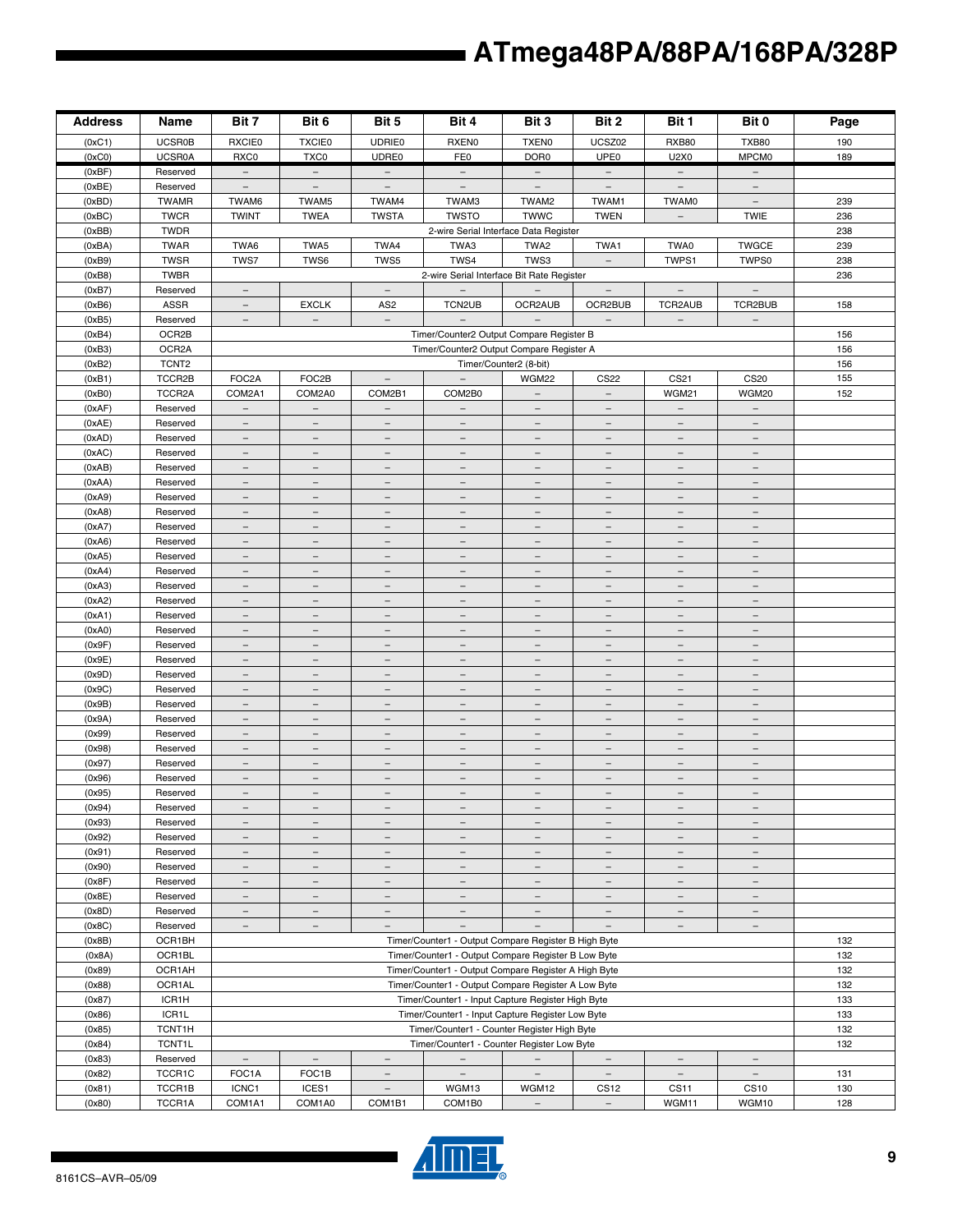| <b>Address</b>   | Name                     | Bit 7                              | Bit 6                                                | Bit 5                              | Bit 4                                    | Bit 3                                                | Bit 2                                  | Bit 1                             | Bit 0                     | Page     |
|------------------|--------------------------|------------------------------------|------------------------------------------------------|------------------------------------|------------------------------------------|------------------------------------------------------|----------------------------------------|-----------------------------------|---------------------------|----------|
| (0x7F)           | DIDR1                    | $\overline{\phantom{a}}$           | $\overline{\phantom{a}}$                             | $\qquad \qquad -$                  |                                          |                                                      |                                        | AIN1D                             | <b>AINOD</b>              | 244      |
| (0x7E)           | DIDR0                    |                                    |                                                      | ADC5D                              | ADC4D                                    | ADC3D                                                | ADC <sub>2D</sub>                      | ADC1D                             | <b>ADCOD</b>              | 261      |
| (0x7D)           | Reserved                 | $\overline{\phantom{a}}$           | $\overline{\phantom{a}}$                             | $\overline{\phantom{a}}$           | $\overline{\phantom{0}}$                 | $\overline{\phantom{a}}$                             | $-$                                    | $\overline{\phantom{m}}$          | $\overline{\phantom{a}}$  |          |
| (0x7C)           | <b>ADMUX</b>             | REFS1                              | REFS0                                                | <b>ADLAR</b>                       | $\overline{\phantom{m}}$                 | MUX3                                                 | MUX <sub>2</sub>                       | MUX1                              | MUX0                      | 257      |
| (0x7B)           | <b>ADCSRB</b>            | $\overline{\phantom{a}}$           | <b>ACME</b>                                          |                                    |                                          |                                                      | ADTS2                                  | ADTS1                             | ADTS0                     | 260      |
| (0x7A)           | <b>ADCSRA</b>            | <b>ADEN</b>                        | <b>ADSC</b>                                          | <b>ADATE</b>                       | <b>ADIF</b>                              | ADIE                                                 | ADPS2                                  | ADPS1                             | ADPS0                     | 258      |
| (0x79)           | <b>ADCH</b>              |                                    |                                                      |                                    |                                          | ADC Data Register High byte                          |                                        |                                   |                           | 260      |
| (0x78)           | <b>ADCL</b>              |                                    |                                                      |                                    |                                          | ADC Data Register Low byte                           |                                        |                                   |                           | 260      |
| (0x77)           | Reserved                 | $\overline{\phantom{0}}$           |                                                      |                                    | $\overline{\phantom{m}}$                 | $\overline{\phantom{m}}$                             | $\overline{\phantom{0}}$               |                                   |                           |          |
| (0x76)           | Reserved                 | $\overline{\phantom{a}}$           | $\equiv$                                             | $\equiv$                           |                                          | $\equiv$                                             | $\equiv$                               |                                   |                           |          |
| (0x75)           | Reserved                 | $\overline{\phantom{a}}$           | $\overline{\phantom{a}}$                             | $\overline{\phantom{a}}$           | $\overline{\phantom{a}}$                 | $\overline{\phantom{a}}$                             | $\overline{\phantom{a}}$               | $\overline{\phantom{a}}$          | $\qquad \qquad -$         |          |
| (0x74)           | Reserved                 | $\qquad \qquad -$                  | $\overline{\phantom{m}}$                             | $\qquad \qquad -$                  |                                          | $\overline{\phantom{m}}$                             | $\overline{\phantom{0}}$               | $\overline{\phantom{a}}$          |                           |          |
| (0x73)           | Reserved                 | $\overline{\phantom{a}}$           | $\overline{\phantom{m}}$                             | $\overline{\phantom{m}}$           | $\overline{\phantom{m}}$                 | $\overline{\phantom{a}}$                             | $\overline{\phantom{m}}$               | $\overline{\phantom{m}}$          | $\overline{\phantom{m}}$  |          |
| (0x72)           | Reserved                 | $\equiv$                           | $\equiv$                                             | $\overline{\phantom{0}}$           |                                          | $\equiv$                                             | $\equiv$                               | $\overline{\phantom{0}}$          |                           |          |
| (0x71)           | Reserved                 | $\equiv$                           | $\overline{\phantom{m}}$                             | $\overline{\phantom{0}}$           | $-$                                      | $\equiv$                                             | $\equiv$                               | $\equiv$                          | $\equiv$                  |          |
| (0x70)           | TIMSK2                   | $\overline{\phantom{a}}$           | $\overline{\phantom{a}}$                             | $\overline{\phantom{a}}$           | $\qquad \qquad -$                        | $\overline{\phantom{a}}$                             | OCIE2B                                 | OCIE2A                            | TOIE <sub>2</sub>         | 157      |
| (0x6F)           | TIMSK1                   | $\overline{\phantom{a}}$           | $\overline{\phantom{a}}$                             | ICIE1                              |                                          | $\overline{\phantom{a}}$                             | OCIE1B                                 | OCIE1A                            | TOIE1                     | 133      |
| (0x6E)           | <b>TIMSK0</b>            | $\overline{\phantom{a}}$           | $\overline{\phantom{a}}$                             | $\overline{\phantom{a}}$           | $\overline{\phantom{a}}$                 | $\overline{\phantom{a}}$                             | <b>OCIE0B</b>                          | <b>OCIE0A</b>                     | <b>TOIE0</b>              | 105      |
| (0x6D)           | PCMSK <sub>2</sub>       | PCINT23                            | PCINT22                                              | PCINT21                            | PCINT20                                  | PCINT19                                              | PCINT18                                | PCINT17                           | PCINT16                   | 68       |
| (0x6C)           | PCMSK1                   | $\overline{\phantom{a}}$           | PCINT14                                              | PCINT13                            | PCINT <sub>12</sub>                      | PCINT11                                              | PCINT10                                | PCINT9                            | PCINT8                    | 68       |
| (0x6B)           | PCMSK0                   | PCINT7<br>$\overline{\phantom{a}}$ | PCINT6<br>$\equiv$                                   | PCINT5<br>$\overline{\phantom{a}}$ | PCINT4<br>$\equiv$                       | PCINT3<br>$\equiv$                                   | PCINT2<br>$\equiv$                     | PCINT1<br>$\equiv$                | <b>PCINT0</b><br>$\equiv$ | 68       |
| (0x6A)           | Reserved                 |                                    |                                                      |                                    |                                          |                                                      |                                        |                                   |                           |          |
| (0x69)           | <b>EICRA</b>             | $\overline{\phantom{a}}$           | $\overline{\phantom{a}}$<br>$\overline{\phantom{m}}$ | $\overline{\phantom{a}}$           | $\overline{\phantom{a}}$                 | ISC11                                                | ISC <sub>10</sub><br>PCIE <sub>2</sub> | ISC01                             | ISC00<br><b>PCIE0</b>     | 65       |
| (0x68)<br>(0x67) | <b>PCICR</b><br>Reserved | $\qquad \qquad -$                  |                                                      | $\overline{\phantom{m}}$           |                                          | $\overline{\phantom{a}}$<br>$\overline{\phantom{a}}$ | $\overline{\phantom{a}}$               | PCIE1<br>$\overline{\phantom{a}}$ | $\equiv$                  |          |
| (0x66)           | OSCCAL                   | $\overline{\phantom{a}}$           | $\overline{\phantom{a}}$                             | $\overline{\phantom{a}}$           |                                          | <b>Oscillator Calibration Register</b>               |                                        |                                   |                           | 37       |
| (0x65)           | Reserved                 | $\equiv$                           | $\equiv$                                             | $\equiv$                           | $\equiv$                                 | $\equiv$                                             | $\equiv$                               | $\equiv$                          | $\equiv$                  |          |
| (0x64)           | PRR                      | <b>PRTWI</b>                       | PRTIM2                                               | <b>PRTIMO</b>                      |                                          | PRTIM1                                               | <b>PRSPI</b>                           | <b>PRUSART0</b>                   | PRADC                     | 42       |
| (0x63)           | Reserved                 | $\overline{\phantom{a}}$           |                                                      |                                    |                                          |                                                      | $\overline{\phantom{a}}$               | $\overline{\phantom{a}}$          |                           |          |
| (0x62)           | Reserved                 | $\overline{\phantom{a}}$           | $\overline{\phantom{a}}$                             | $\overline{\phantom{a}}$           | $\overline{\phantom{a}}$                 | $\overline{\phantom{a}}$                             | $\overline{\phantom{a}}$               | $\overline{\phantom{a}}$          | $\overline{\phantom{a}}$  |          |
| (0x61)           | <b>CLKPR</b>             | <b>CLKPCE</b>                      | $\overline{\phantom{m}}$                             |                                    |                                          | CLKPS3                                               | CLKPS2                                 | CLKPS1                            | CLKPS0                    | 37       |
| (0x60)           | <b>WDTCSR</b>            | <b>WDIF</b>                        | <b>WDIE</b>                                          | WDP3                               | <b>WDCE</b>                              | <b>WDE</b>                                           | WDP2                                   | WDP1                              | WDP0                      | 54       |
| 0x3F (0x5F)      | SREG                     | $\mathbf{I}$                       | Т                                                    | н                                  | S                                        | V                                                    | N                                      | z                                 | C                         | 9        |
| 0x3E (0x5E)      | SPH                      | $\equiv$                           | $\equiv$                                             | $\equiv$                           | $\equiv$                                 | $\equiv$                                             | (SP10) <sup>5.</sup>                   | SP <sub>9</sub>                   | SP <sub>8</sub>           | 12       |
| 0x3D (0x5D)      | SPL                      | SP7                                | SP <sub>6</sub>                                      | SP <sub>5</sub>                    | SP <sub>4</sub>                          | SP <sub>3</sub>                                      | SP <sub>2</sub>                        | SP <sub>1</sub>                   | SP <sub>0</sub>           | 12       |
| 0x3C (0x5C)      | Reserved                 | $\overline{\phantom{a}}$           | $\overline{\phantom{a}}$                             | $\overline{\phantom{a}}$           | $\equiv$                                 | $\overline{\phantom{a}}$                             | $\overline{\phantom{a}}$               | $\overline{\phantom{a}}$          | $\overline{\phantom{a}}$  |          |
| 0x3B (0x5B)      | Reserved                 | $\overline{\phantom{0}}$           | $\overline{\phantom{m}}$                             | $\overline{\phantom{m}}$           | $\overline{\phantom{m}}$                 | $\overline{\phantom{m}}$                             | $\overline{\phantom{m}}$               | $\overline{\phantom{m}}$          | $\overline{\phantom{m}}$  |          |
| 0x3A (0x5A)      | Reserved                 | $\overline{\phantom{0}}$           | $\equiv$                                             | $\overline{\phantom{0}}$           |                                          | $\equiv$                                             | $\overline{\phantom{0}}$               | $\overline{\phantom{m}}$          |                           |          |
| 0x39 (0x59)      | Reserved                 | $\equiv$                           | $\equiv$                                             | $\equiv$                           | $-$                                      | $\equiv$                                             | $\equiv$                               | $\equiv$                          | $\equiv$                  |          |
| 0x38 (0x58)      | Reserved                 | $\overline{\phantom{a}}$           |                                                      | $\qquad \qquad -$                  |                                          | $\equiv$                                             |                                        | $\overline{\phantom{a}}$          |                           |          |
| 0x37 (0x57)      | SPMCSR                   | SPMIE                              | $(RWWSB)^{5}$                                        | $\qquad \qquad -$                  | (RWWSRE) <sup>5.</sup>                   | <b>BLBSET</b>                                        | <b>PGWRT</b>                           | <b>PGERS</b>                      | <b>SELFPRGEN</b>          | 284      |
| 0x36 (0x56)      | Reserved                 | $\qquad \qquad -$                  | $\overline{\phantom{a}}$                             | $\overline{\phantom{a}}$           | $\overline{\phantom{m}}$                 | $\overline{\phantom{a}}$                             | $\overline{\phantom{a}}$               | $\overline{\phantom{a}}$          |                           |          |
| 0x35 (0x55)      | <b>MCUCR</b>             |                                    | <b>BODS</b>                                          | <b>BODSE</b>                       | <b>PUD</b>                               | $\overline{\phantom{m}}$                             |                                        | <b>IVSEL</b>                      | <b>IVCE</b>               | 44/62/86 |
| 0x34 (0x54)      | <b>MCUSR</b>             | $-$                                | $\equiv$                                             | $\equiv$                           | $\equiv$                                 | <b>WDRF</b>                                          | <b>BORF</b>                            | <b>EXTRF</b>                      | PORF                      | 54       |
| 0x33 (0x53)      | <b>SMCR</b>              | $\qquad \qquad -$                  | $\overline{\phantom{m}}$                             | $\overline{\phantom{a}}$           | $\overline{\phantom{m}}$                 | SM <sub>2</sub>                                      | SM <sub>1</sub>                        | SM <sub>0</sub>                   | <b>SE</b>                 | 40       |
| 0x32 (0x52)      | Reserved                 |                                    |                                                      |                                    |                                          |                                                      |                                        |                                   |                           |          |
| 0x31 (0x51)      | Reserved                 | $\overline{\phantom{a}}$           | $\overline{\phantom{a}}$                             | $\overline{\phantom{a}}$           | $\overline{\phantom{a}}$                 | $\overline{\phantom{a}}$                             | $\overline{\phantom{a}}$               | $\overline{\phantom{a}}$          | $\overline{\phantom{a}}$  |          |
| 0x30 (0x50)      | <b>ACSR</b>              | ACD                                | <b>ACBG</b>                                          | <b>ACO</b>                         | <b>ACI</b>                               | <b>ACIE</b>                                          | <b>ACIC</b>                            | ACIS1                             | ACIS0                     | 242      |
| 0x2F (0x4F)      | Reserved                 | $\overline{\phantom{0}}$           | $\overline{\phantom{a}}$                             | $\overline{\phantom{a}}$           | $-$                                      | $\overline{\phantom{a}}$                             | $\overline{\phantom{a}}$               | $\overline{\phantom{a}}$          | $\overline{\phantom{0}}$  |          |
| 0x2E (0x4E)      | SPDR                     |                                    |                                                      |                                    |                                          | SPI Data Register                                    |                                        |                                   |                           | 169      |
| 0x2D (0x4D)      | <b>SPSR</b>              | <b>SPIF</b>                        | <b>WCOL</b>                                          | $\overline{\phantom{a}}$           | $\equiv$                                 | $\equiv$                                             | $\equiv$                               | $\overline{\phantom{a}}$          | SPI <sub>2</sub> X        | 168      |
| 0x2C (0x4C)      | <b>SPCR</b>              | SPIE                               | <b>SPE</b>                                           | <b>DORD</b>                        | <b>MSTR</b>                              | CPOL                                                 | CPHA                                   | SPR1                              | SPR <sub>0</sub>          | 167      |
| 0x2B (0x4B)      | GPIOR2                   |                                    |                                                      |                                    |                                          | General Purpose I/O Register 2                       |                                        |                                   |                           | 25       |
| 0x2A (0x4A)      | GPIOR1                   |                                    |                                                      |                                    |                                          | General Purpose I/O Register 1                       |                                        |                                   |                           | 25       |
| 0x29 (0x49)      | Reserved                 | -                                  |                                                      |                                    | $\sim$                                   |                                                      |                                        |                                   |                           |          |
| 0x28 (0x48)      | <b>OCR0B</b>             |                                    |                                                      |                                    | Timer/Counter0 Output Compare Register B |                                                      |                                        |                                   |                           |          |
| 0x27 (0x47)      | OCR0A                    |                                    | Timer/Counter0 Output Compare Register A             |                                    |                                          |                                                      |                                        |                                   |                           |          |
| 0x26 (0x46)      | <b>TCNT0</b>             |                                    |                                                      |                                    |                                          | Timer/Counter0 (8-bit)                               |                                        |                                   |                           |          |
| 0x25 (0x45)      | <b>TCCR0B</b>            | FOC0A                              | <b>FOC0B</b>                                         | $\overline{\phantom{a}}$           | $\overline{\phantom{0}}$                 | WGM02                                                | CS <sub>02</sub>                       | CS <sub>01</sub>                  | CS <sub>00</sub>          |          |
| 0x24 (0x44)      | <b>TCCR0A</b>            | COM0A1                             | COM0A0                                               | COM0B1                             | COM0B0                                   | $\overline{\phantom{m}}$                             | $\overline{\phantom{a}}$               | WGM01                             | WGM00                     |          |
| 0x23 (0x43)      | <b>GTCCR</b>             | <b>TSM</b>                         | $\overline{\phantom{a}}$                             | $\overline{\phantom{a}}$           |                                          | $\overline{\phantom{a}}$                             | $\overline{\phantom{a}}$               | <b>PSRASY</b>                     | <b>PSRSYNC</b>            | 137/159  |
| 0x22 (0x42)      | EEARH                    |                                    |                                                      |                                    | (EEPROM Address Register High Byte) 5.   |                                                      |                                        |                                   |                           | 21       |
| 0x21 (0x41)      | EEARL                    |                                    |                                                      |                                    | <b>EEPROM Address Register Low Byte</b>  |                                                      |                                        |                                   |                           | 21       |
| 0x20 (0x40)      | EEDR                     |                                    |                                                      |                                    |                                          | <b>EEPROM Data Register</b>                          |                                        |                                   |                           | 21       |
| 0x1F (0x3F)      | <b>EECR</b>              |                                    |                                                      | EEPM1                              | EEPM0                                    | EERIE                                                | EEMPE                                  | EEPE                              | EERE                      | 21       |
| 0x1E (0x3E)      | GPIOR0                   |                                    |                                                      |                                    |                                          | General Purpose I/O Register 0                       |                                        |                                   |                           | 25       |

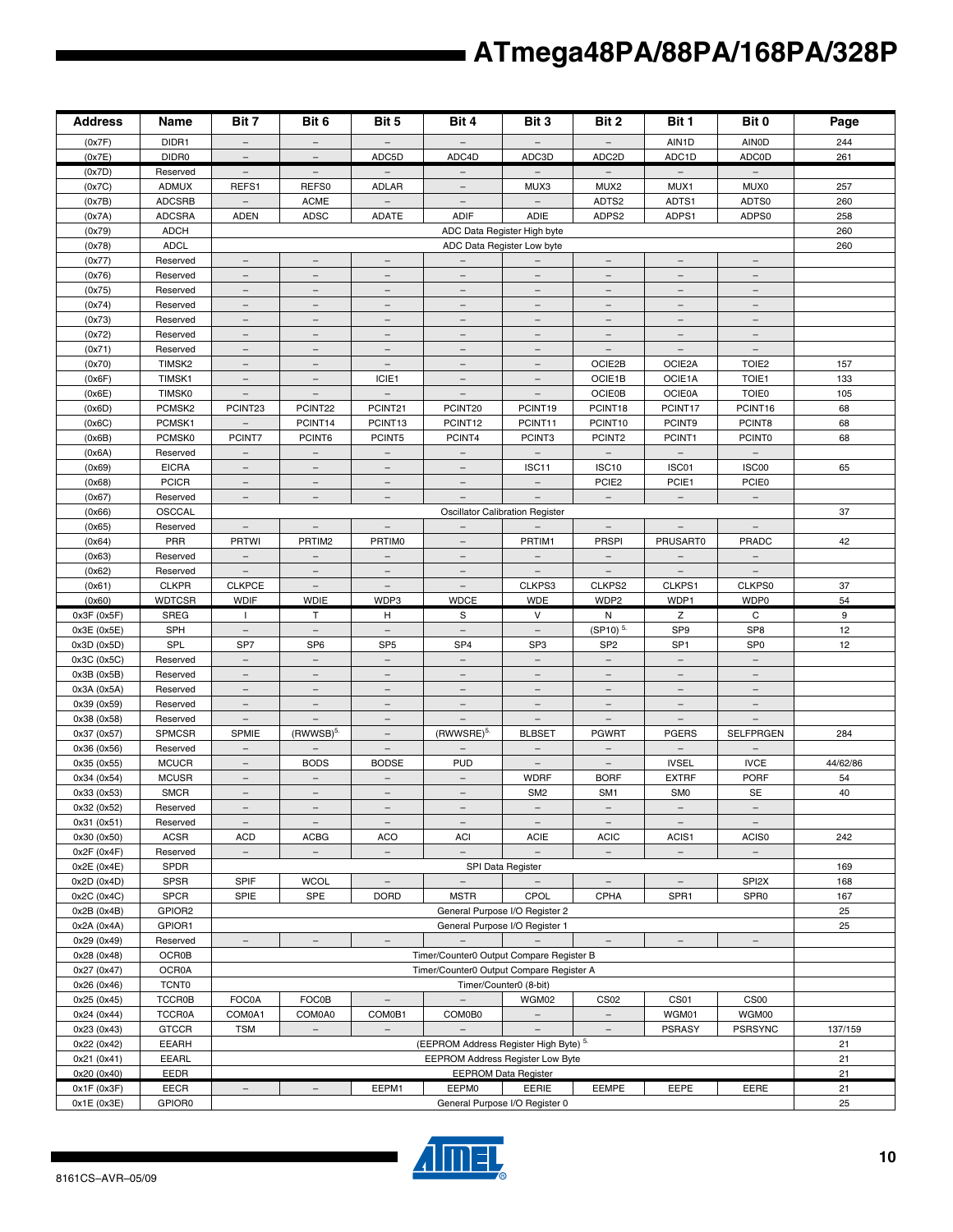| <b>Address</b> | Name              | Bit 7                    | Bit 6                    | Bit 5                    | Bit 4                    | Bit 3                    | Bit 2                    | Bit 1                    | Bit 0                    | Page |
|----------------|-------------------|--------------------------|--------------------------|--------------------------|--------------------------|--------------------------|--------------------------|--------------------------|--------------------------|------|
| 0x1D(0x3D)     | <b>EIMSK</b>      | $\overline{\phantom{a}}$ | $-$                      | $-$                      | $\overline{\phantom{0}}$ | $\overline{\phantom{a}}$ | $\overline{\phantom{a}}$ | INT <sub>1</sub>         | <b>INTO</b>              | 66   |
| 0x1C (0x3C)    | <b>EIFR</b>       | $\overline{\phantom{0}}$ |                          | $\overline{\phantom{a}}$ | $-$                      | $\overline{\phantom{a}}$ |                          | INTF1                    | <b>INTFO</b>             | 66   |
| 0x1B (0x3B)    | <b>PCIFR</b>      | $\overline{\phantom{0}}$ | $\overline{\phantom{0}}$ | $\overline{\phantom{m}}$ | $\overline{\phantom{0}}$ | -                        | PCIF <sub>2</sub>        | PCIF1                    | PCIF <sub>0</sub>        |      |
| 0x1A (0x3A)    | Reserved          | $\overline{\phantom{a}}$ | $-$                      | $\overline{\phantom{0}}$ | $\qquad \qquad -$        | $\qquad \qquad -$        | $\overline{\phantom{a}}$ | $-$                      | $\overline{\phantom{a}}$ |      |
| 0x19 (0x39)    | Reserved          | $\qquad \qquad -$        | $\qquad \qquad -$        | -                        | -                        | $\qquad \qquad -$        | -                        | $\qquad \qquad -$        | -                        |      |
| 0x18 (0x38)    | Reserved          | $\overline{\phantom{0}}$ | $\overline{\phantom{0}}$ | $\overline{\phantom{m}}$ | $\qquad \qquad -$        | -                        |                          |                          | $\overline{\phantom{0}}$ |      |
| 0x17 (0x37)    | TIFR <sub>2</sub> | $\overline{\phantom{a}}$ | $\overline{\phantom{m}}$ | $\qquad \qquad -$        | $\overline{\phantom{0}}$ | $\overline{\phantom{m}}$ | OCF2B                    | OCF2A                    | TOV <sub>2</sub>         | 157  |
| 0x16 (0x36)    | TIFR1             | $\qquad \qquad -$        | $\qquad \qquad -$        | ICF1                     | $\qquad \qquad -$        | $\overline{\phantom{0}}$ | OCF1B                    | OCF1A                    | TOV <sub>1</sub>         | 134  |
| 0x15 (0x35)    | TIFR0             | -                        | $\qquad \qquad -$        | $\overline{\phantom{a}}$ | $\qquad \qquad -$        | $\overline{\phantom{m}}$ | <b>OCF0B</b>             | <b>OCF0A</b>             | TOV <sub>0</sub>         |      |
| 0x14 (0x34)    | Reserved          | $\overline{\phantom{m}}$ | $\overline{\phantom{m}}$ | $\qquad \qquad -$        | $\qquad \qquad -$        | $\qquad \qquad -$        | $\overline{\phantom{a}}$ | $\overline{\phantom{m}}$ | $\overline{\phantom{m}}$ |      |
| 0x13 (0x33)    | Reserved          | $\overline{\phantom{a}}$ | $\qquad \qquad -$        | $\overline{\phantom{0}}$ | $-$                      | $\overline{\phantom{0}}$ | $\overline{\phantom{0}}$ | $\qquad \qquad -$        | $\qquad \qquad -$        |      |
| 0x12 (0x32)    | Reserved          | -                        | -                        | $\overline{\phantom{m}}$ | $\qquad \qquad -$        | $\qquad \qquad -$        | $\overline{\phantom{0}}$ | $-$                      | -                        |      |
| 0x11 (0x31)    | Reserved          | $\overline{\phantom{m}}$ | $\qquad \qquad -$        | $\qquad \qquad -$        | $\qquad \qquad -$        | $\overline{\phantom{m}}$ | $\qquad \qquad -$        | $\qquad \qquad -$        | -                        |      |
| 0x10 (0x30)    | Reserved          | $\overline{\phantom{a}}$ | $\qquad \qquad -$        | $\qquad \qquad -$        | $-$                      | $\overline{\phantom{0}}$ | $\overline{\phantom{0}}$ | $\qquad \qquad -$        | $\qquad \qquad -$        |      |
| 0x0F(0x2F)     | Reserved          | $\overline{\phantom{m}}$ | $\qquad \qquad -$        | $\qquad \qquad -$        | $\qquad \qquad -$        | $\qquad \qquad -$        | $\overline{\phantom{m}}$ | $-$                      | -                        |      |
| 0x0E (0x2E)    | Reserved          | $\qquad \qquad -$        | $-$                      | $\qquad \qquad -$        | $\qquad \qquad -$        | $\qquad \qquad -$        | $\qquad \qquad -$        | $\qquad \qquad -$        | -                        |      |
| 0x0D(0x2D)     | Reserved          | $\overline{\phantom{0}}$ | $\qquad \qquad -$        | $\qquad \qquad -$        | $\overline{\phantom{0}}$ | $\qquad \qquad -$        | $\overline{\phantom{m}}$ | $\qquad \qquad -$        | $\overline{\phantom{0}}$ |      |
| 0x0C (0x2C)    | Reserved          | $\overline{\phantom{0}}$ | -                        | $\overline{\phantom{m}}$ | $\overline{\phantom{0}}$ | -                        | $\overline{\phantom{0}}$ |                          | $\overline{\phantom{0}}$ |      |
| 0x0B(0x2B)     | <b>PORTD</b>      | PORTD7                   | PORTD6                   | PORTD5                   | PORTD4                   | PORTD <sub>3</sub>       | PORTD <sub>2</sub>       | PORTD1                   | PORTD0                   | 87   |
| 0x0A (0x2A)    | <b>DDRD</b>       | DDD7                     | DDD <sub>6</sub>         | DDD <sub>5</sub>         | DDD <sub>4</sub>         | DDD3                     | DD <sub>D</sub> 2        | DDD <sub>1</sub>         | DDD <sub>0</sub>         | 87   |
| 0x09 (0x29)    | PIND              | PIND7                    | PIND <sub>6</sub>        | PIND <sub>5</sub>        | PIND4                    | PIND <sub>3</sub>        | PIND <sub>2</sub>        | PIND1                    | PIND <sub>0</sub>        | 87   |
| 0x08 (0x28)    | <b>PORTC</b>      | $-$                      | PORTC6                   | PORTC5                   | PORTC4                   | PORTC3                   | PORTC <sub>2</sub>       | PORTC1                   | PORTC0                   | 86   |
| 0x07 (0x27)    | <b>DDRC</b>       | $\overline{\phantom{a}}$ | DDC6                     | DDC5                     | DDC4                     | DDC3                     | DDC <sub>2</sub>         | DDC1                     | DDC <sub>0</sub>         | 86   |
| 0x06 (0x26)    | <b>PINC</b>       |                          | PINC6                    | PINC5                    | PINC4                    | PINC3                    | PINC <sub>2</sub>        | PINC1                    | <b>PINC0</b>             | 86   |
| 0x05 (0x25)    | <b>PORTB</b>      | PORTB7                   | PORTB6                   | PORTB5                   | PORTB4                   | PORTB3                   | PORTB <sub>2</sub>       | PORTB1                   | PORTB0                   | 86   |
| 0x04 (0x24)    | <b>DDRB</b>       | DDB7                     | DDB6                     | DDB <sub>5</sub>         | DDB4                     | DDB <sub>3</sub>         | DDB <sub>2</sub>         | DDB1                     | DDB <sub>0</sub>         | 86   |
| 0x03 (0x23)    | PINB              | PINB7                    | PINB <sub>6</sub>        | PINB <sub>5</sub>        | PINB4                    | PINB <sub>3</sub>        | PINB <sub>2</sub>        | PINB1                    | PINB <sub>0</sub>        | 86   |
| 0x02 (0x22)    | Reserved          | $-$                      | $\overline{\phantom{a}}$ | $-$                      | $\overline{\phantom{0}}$ | $\overline{\phantom{a}}$ | $\overline{\phantom{a}}$ | $\qquad \qquad -$        | $-$                      |      |
| 0x01 (0x21)    | Reserved          | $\qquad \qquad -$        | $\qquad \qquad -$        | -                        | $-$                      | $\qquad \qquad -$        | $\qquad \qquad -$        | $\qquad \qquad -$        | -                        |      |
| 0x0 (0x20)     | Reserved          | -                        | $\qquad \qquad -$        | $\qquad \qquad -$        | $\qquad \qquad -$        | $\overline{\phantom{a}}$ | $\overline{\phantom{m}}$ | $\overline{\phantom{m}}$ | $\qquad \qquad -$        |      |

Note: 1. For compatibility with future devices, reserved bits should be written to zero if accessed. Reserved I/O memory addresses should never be written.

- 2. I/O Registers within the address range 0x00 0x1F are directly bit-accessible using the SBI and CBI instructions. In these registers, the value of single bits can be checked by using the SBIS and SBIC instructions.
- 3. Some of the Status Flags are cleared by writing a logical one to them. Note that, unlike most other AVRs, the CBI and SBI instructions will only operate on the specified bit, and can therefore be used on registers containing such Status Flags. The CBI and SBI instructions work with registers 0x00 to 0x1F only.
- 4. When using the I/O specific commands IN and OUT, the I/O addresses 0x00 0x3F must be used. When addressing I/O Registers as data space using LD and ST instructions, 0x20 must be added to these addresses. The ATmega48PA/88PA/168PA/328P is a complex microcontroller with more peripheral units than can be supported within the 64 location reserved in Opcode for the IN and OUT instructions. For the Extended I/O space from 0x60 - 0xFF in SRAM, only the ST/STS/STD and LD/LDS/LDD instructions can be used.

5. Only valid for ATmega88PA.

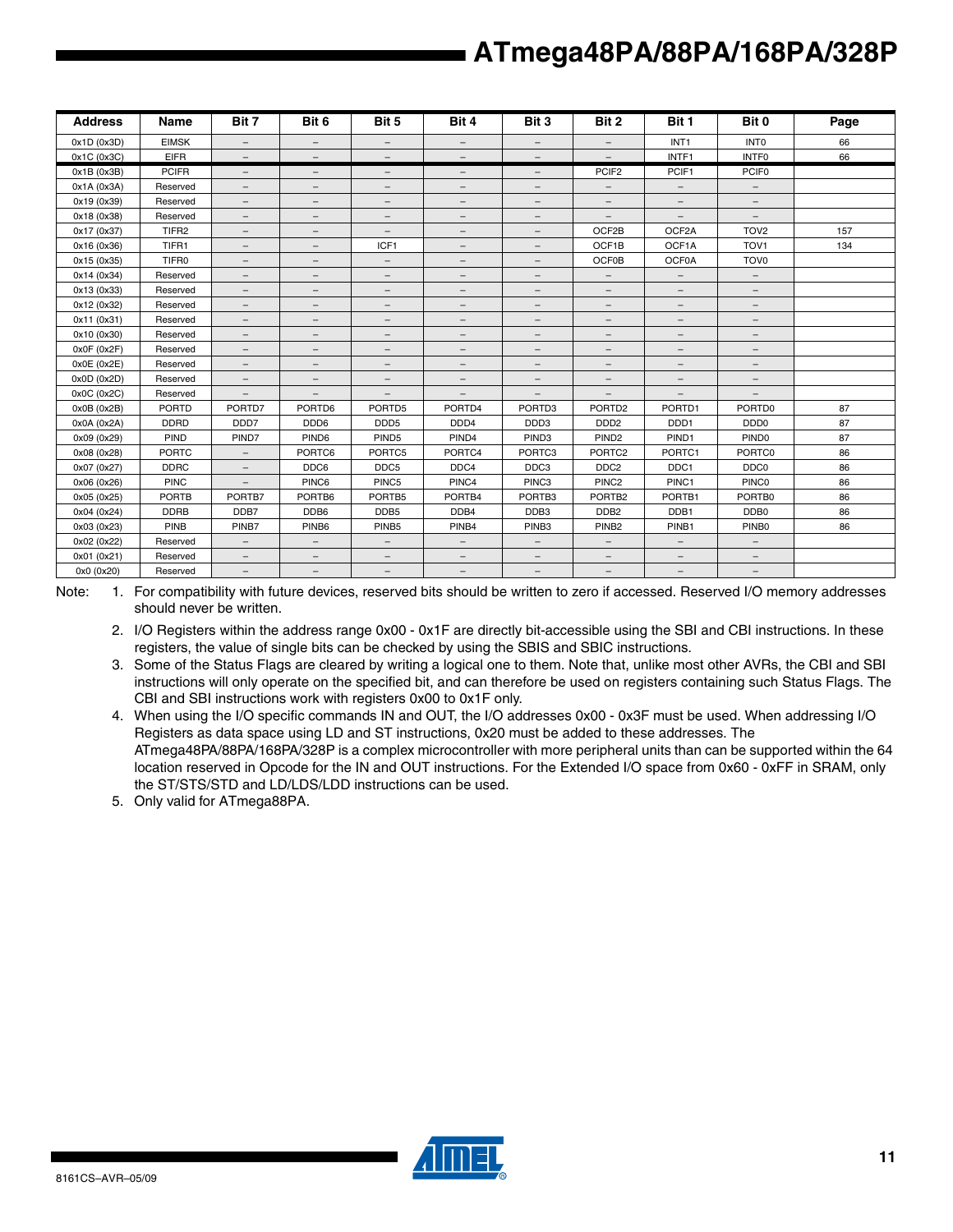## **6. Instruction Set Summary**

| <b>Mnemonics</b>            | <b>Operands</b>                          | <b>Description</b>                                                | Operation                                                                                    | <b>Flags</b>  | #Clocks                          |
|-----------------------------|------------------------------------------|-------------------------------------------------------------------|----------------------------------------------------------------------------------------------|---------------|----------------------------------|
|                             | <b>ARITHMETIC AND LOGIC INSTRUCTIONS</b> |                                                                   |                                                                                              |               |                                  |
| ADD                         | Rd, Rr                                   | Add two Registers                                                 | $Rd \leftarrow Rd + Rr$                                                                      | Z, C, N, V, H | $\mathbf{1}$                     |
| ADC                         | Rd, Rr                                   | Add with Carry two Registers                                      | $Rd \leftarrow Rd + Rr + C$                                                                  | Z, C, N, V, H | $\mathbf{1}$                     |
| <b>ADIW</b>                 | Rdl,K                                    | Add Immediate to Word                                             | $Rdh:Rdl \leftarrow Rdh:Rdl + K$                                                             | Z, C, N, V, S | $\mathbf 2$                      |
| <b>SUB</b>                  | Rd, Rr                                   | Subtract two Registers                                            | $Rd \leftarrow Rd - Rr$                                                                      | Z, C, N, V, H | $\mathbf{1}$                     |
| <b>SUBI</b>                 | Rd, K                                    | Subtract Constant from Register                                   | $Rd \leftarrow Rd - K$                                                                       | Z, C, N, V, H | $\mathbf{1}$                     |
| <b>SBC</b>                  | Rd, Rr                                   | Subtract with Carry two Registers                                 | $Rd \leftarrow Rd - Rr - C$                                                                  | Z, C, N, V, H | 1                                |
| <b>SBCI</b>                 | Rd, K                                    | Subtract with Carry Constant from Reg.                            | $Rd \leftarrow Rd - K - C$                                                                   | Z, C, N, V, H | $\mathbf{1}$                     |
| <b>SBIW</b>                 | Rdl,K                                    | Subtract Immediate from Word                                      | Rdh:Rdl ← Rdh:Rdl - K                                                                        | Z, C, N, V, S | $\overline{2}$                   |
| <b>AND</b>                  | Rd, Rr                                   | <b>Logical AND Registers</b>                                      | $Rd \leftarrow Rd \bullet Rr$                                                                | Z, N, V       | $\mathbf{1}$                     |
| <b>ANDI</b>                 | Rd, K                                    | Logical AND Register and Constant                                 | $Rd \leftarrow Rd \bullet K$                                                                 | Z, N, V       | $\mathbf{1}$                     |
| OR                          | Rd, Rr                                   | Logical OR Registers                                              | $Rd \leftarrow Rd$ v Rr                                                                      | Z, N, V       | $\mathbf{1}$                     |
| ORI                         | Rd, K                                    | Logical OR Register and Constant                                  | $Rd \leftarrow Rd \vee K$                                                                    | Z, N, V       | $\mathbf{1}$                     |
| <b>EOR</b>                  | Rd, Rr                                   | <b>Exclusive OR Registers</b>                                     | $Rd \leftarrow Rd \oplus Rr$                                                                 | Z, N, V       | $\mathbf{1}$                     |
| <b>COM</b>                  | Rd                                       | One's Complement                                                  | $Rd \leftarrow 0xFF - Rd$                                                                    | Z, C, N, V    | $\mathbf{1}$                     |
| <b>NEG</b>                  | Rd                                       | Two's Complement                                                  | $Rd \leftarrow 0x00 - Rd$                                                                    | Z, C, N, V, H | $\mathbf{1}$                     |
| <b>SBR</b>                  | Rd,K                                     | Set Bit(s) in Register                                            | $Rd \leftarrow Rd$ v K                                                                       | Z, N, V       | $\mathbf{1}$                     |
| <b>CBR</b>                  | Rd,K                                     | Clear Bit(s) in Register                                          | $Rd \leftarrow Rd \bullet (0xFF - K)$                                                        | Z, N, V       | $\mathbf{1}$                     |
| <b>INC</b>                  | Rd                                       | Increment                                                         | $Rd \leftarrow Rd + 1$                                                                       | Z, N, V       | $\mathbf{1}$                     |
| <b>DEC</b>                  | Rd                                       | Decrement                                                         | $Rd \leftarrow Rd - 1$                                                                       | Z, N, V       | $\mathbf{1}$                     |
| <b>TST</b>                  | Rd                                       | Test for Zero or Minus                                            | $Rd \leftarrow Rd \bullet Rd$                                                                | Z, N, V       | $\mathbf{1}$                     |
| <b>CLR</b>                  | Rd                                       | Clear Register                                                    | $Rd \leftarrow Rd \oplus Rd$                                                                 | Z, N, V       | $\mathbf{1}$                     |
| <b>SER</b>                  | Rd                                       | Set Register                                                      | $Rd \leftarrow 0xFF$                                                                         | None          | $\mathbf{1}$                     |
| <b>MUL</b>                  | Rd, Rr                                   | <b>Multiply Unsigned</b>                                          | $R1:R0 \leftarrow Rd \times Rr$                                                              | Z, C          | $\mathbf 2$                      |
| <b>MULS</b>                 | Rd, Rr                                   | <b>Multiply Signed</b>                                            | $R1:R0 \leftarrow Rd \times Rr$                                                              | Z, C          | $\overline{2}$<br>$\overline{2}$ |
| <b>MULSU</b><br><b>FMUL</b> | Rd, Rr<br>Rd, Rr                         | Multiply Signed with Unsigned                                     | $R1:R0 \leftarrow Rd \times Rr$<br>$R1:R0 \leftarrow (Rd \times Rr) \leq 1$                  | Z, C<br>Z,C   | $\overline{c}$                   |
| <b>FMULS</b>                | Rd, Rr                                   | Fractional Multiply Unsigned<br><b>Fractional Multiply Signed</b> | $R1:R0 \leftarrow (Rd \times Rr) \leq 1$                                                     | Z,C           | 2                                |
| <b>FMULSU</b>               | Rd, Rr                                   | Fractional Multiply Signed with Unsigned                          | $R1:R0 \leftarrow (Rd \times Rr) \leq 1$                                                     | Z, C          | $\overline{2}$                   |
| <b>BRANCH INSTRUCTIONS</b>  |                                          |                                                                   |                                                                                              |               |                                  |
| <b>RJMP</b>                 | k                                        | Relative Jump                                                     | $PC \leftarrow PC + k + 1$                                                                   | None          | $\overline{2}$                   |
| <b>IJMP</b>                 |                                          | Indirect Jump to (Z)                                              | $PC \leftarrow Z$                                                                            | None          | $\overline{c}$                   |
| JMP <sup>(1)</sup>          | k                                        | Direct Jump                                                       | $PC \leftarrow k$                                                                            | None          | 3                                |
| <b>RCALL</b>                | $\mathsf k$                              | Relative Subroutine Call                                          | $PC \leftarrow PC + k + 1$                                                                   | None          | 3                                |
| <b>ICALL</b>                |                                          | Indirect Call to (Z)                                              | $PC \leftarrow Z$                                                                            | None          | 3                                |
| CALL <sup>(1)</sup>         | k                                        | Direct Subroutine Call                                            | $PC \leftarrow k$                                                                            | None          | 4                                |
| RET                         |                                          | Subroutine Return                                                 | ${\sf PC} \leftarrow {\sf STACK}$                                                            | None          | 4                                |
| <b>RETI</b>                 |                                          | Interrupt Return                                                  | $PC \leftarrow$ STACK                                                                        | т.            | $\overline{4}$                   |
| CPSE                        | Rd, Rr                                   | Compare, Skip if Equal                                            | if (Rd = Rr) PC $\leftarrow$ PC + 2 or 3                                                     | None          | 1/2/3                            |
| CP                          | Rd, Rr                                   | Compare                                                           | $Rd - Rr$                                                                                    | Z, N, V, C, H | $\mathbf{1}$                     |
| <b>CPC</b>                  | Rd, Rr                                   | Compare with Carry                                                | $Rd - Rr - C$                                                                                | Z, N, V, C, H | $\mathbf{1}$                     |
| CPI                         | Rd,K                                     | Compare Register with Immediate                                   | $Rd - K$                                                                                     | Z, N, V, C, H | $\mathbf{1}$                     |
| <b>SBRC</b>                 | Rr, b                                    | Skip if Bit in Register Cleared                                   | if $(Rr(b)=0) PC \leftarrow PC + 2$ or 3                                                     | None          | 1/2/3                            |
| <b>SBRS</b>                 | Rr, b                                    | Skip if Bit in Register is Set                                    | if $(Rr(b)=1) PC \leftarrow PC + 2$ or 3                                                     | None          | 1/2/3                            |
| <b>SBIC</b>                 | P, b                                     | Skip if Bit in I/O Register Cleared                               | if $(P(b)=0) PC \leftarrow PC + 2$ or 3                                                      | None          | 1/2/3                            |
| <b>SBIS</b>                 | P, b                                     | Skip if Bit in I/O Register is Set                                | if $(P(b)=1) PC \leftarrow PC + 2$ or 3                                                      | None          | 1/2/3                            |
| <b>BRBS</b>                 | s, k                                     | Branch if Status Flag Set                                         | if (SREG(s) = 1) then $PC \leftarrow PC + k + 1$                                             | None          | 1/2                              |
| <b>BRBC</b>                 | s, k                                     | Branch if Status Flag Cleared                                     | if (SREG(s) = 0) then $PC \leftarrow PC + k + 1$                                             | None          | 1/2                              |
| <b>BREQ</b>                 | k                                        | Branch if Equal                                                   | if $(Z = 1)$ then $PC \leftarrow PC + k + 1$                                                 | None          | 1/2                              |
| <b>BRNE</b>                 | k                                        | Branch if Not Equal                                               | if $(Z = 0)$ then $PC \leftarrow PC + k + 1$                                                 | None          | 1/2                              |
| <b>BRCS</b>                 | $\sf k$                                  | Branch if Carry Set                                               | if $(C = 1)$ then $PC \leftarrow PC + k + 1$                                                 | None          | 1/2                              |
| <b>BRCC</b>                 | k                                        | Branch if Carry Cleared                                           | if $(C = 0)$ then $PC \leftarrow PC + k + 1$                                                 | None          | 1/2                              |
| <b>BRSH</b>                 | k                                        | Branch if Same or Higher                                          | if $(C = 0)$ then $PC \leftarrow PC + k + 1$                                                 | None          | 1/2                              |
| <b>BRLO</b>                 | k                                        | Branch if Lower                                                   | if $(C = 1)$ then $PC \leftarrow PC + k + 1$                                                 | None          | 1/2                              |
| <b>BRMI</b>                 | k                                        | <b>Branch if Minus</b>                                            | if $(N = 1)$ then $PC \leftarrow PC + k + 1$                                                 | None          | 1/2                              |
| <b>BRPL</b>                 | k                                        | Branch if Plus                                                    | if $(N = 0)$ then $PC \leftarrow PC + k + 1$                                                 | None          | 1/2                              |
| <b>BRGE</b>                 | k                                        | Branch if Greater or Equal, Signed                                | if $(N \oplus V = 0)$ then $PC \leftarrow PC + k + 1$                                        | None          | 1/2                              |
| <b>BRLT</b>                 | k                                        | Branch if Less Than Zero, Signed                                  | if $(N \oplus V = 1)$ then $PC \leftarrow PC + k + 1$                                        | None          | 1/2                              |
| <b>BRHS</b>                 | k                                        | Branch if Half Carry Flag Set                                     | if $(H = 1)$ then $PC \leftarrow PC + k + 1$                                                 | None          | 1/2                              |
| <b>BRHC</b>                 | k                                        | Branch if Half Carry Flag Cleared                                 | if $(H = 0)$ then $PC \leftarrow PC + k + 1$                                                 | None          | 1/2                              |
| <b>BRTS</b>                 | k<br>k                                   | Branch if T Flag Set                                              | if $(T = 1)$ then PC $\leftarrow$ PC + k + 1                                                 | None          | 1/2                              |
| <b>BRTC</b><br><b>BRVS</b>  | $\sf k$                                  | Branch if T Flag Cleared<br>Branch if Overflow Flag is Set        | if $(T = 0)$ then $PC \leftarrow PC + k + 1$<br>if $(V = 1)$ then $PC \leftarrow PC + k + 1$ | None<br>None  | 1/2<br>1/2                       |
| <b>BRVC</b>                 | $\mathsf k$                              | Branch if Overflow Flag is Cleared                                | if $(V = 0)$ then $PC \leftarrow PC + k + 1$                                                 | None          | 1/2                              |

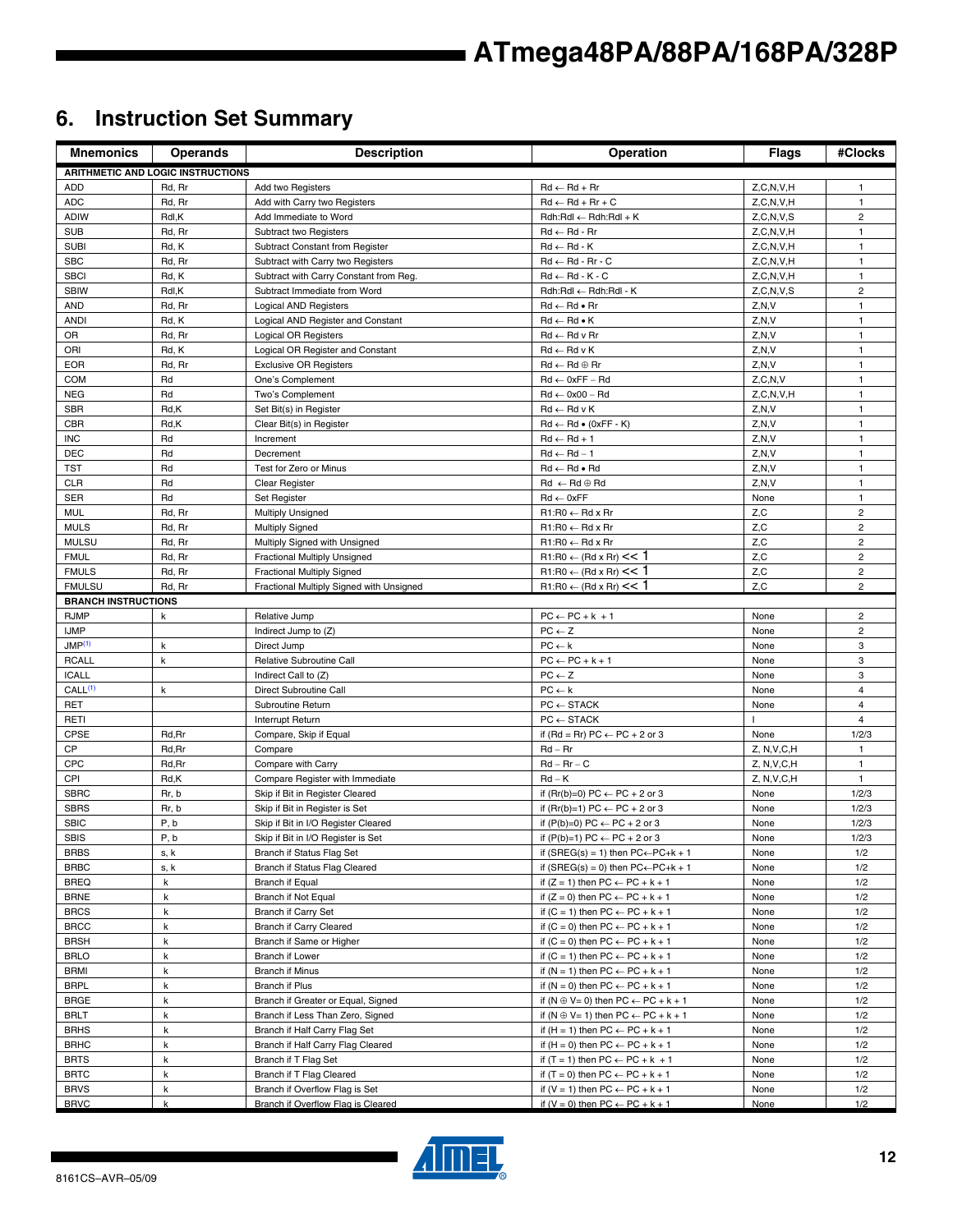| <b>Mnemonics</b>                  | <b>Operands</b>         | <b>Description</b>                           | Operation                                                                      | <b>Flags</b>    | #Clocks                      |
|-----------------------------------|-------------------------|----------------------------------------------|--------------------------------------------------------------------------------|-----------------|------------------------------|
| <b>BRIE</b>                       | k                       | Branch if Interrupt Enabled                  | if ( $1 = 1$ ) then $PC \leftarrow PC + k + 1$                                 | None            | 1/2                          |
| <b>BRID</b>                       | k                       | Branch if Interrupt Disabled                 | if ( $1 = 0$ ) then PC $\leftarrow$ PC + k + 1                                 | None            | 1/2                          |
| BIT AND BIT-TEST INSTRUCTIONS     |                         |                                              |                                                                                |                 |                              |
| <b>SBI</b>                        | P,b                     | Set Bit in I/O Register                      | $I/O(P,b) \leftarrow 1$                                                        | None            | $\overline{2}$               |
| CBI                               | P,b                     | Clear Bit in I/O Register                    | $I/O(P,b) \leftarrow 0$                                                        | None            | $\overline{2}$               |
| <b>LSL</b>                        | Rd                      | Logical Shift Left                           | $Rd(n+1) \leftarrow Rd(n), Rd(0) \leftarrow 0$                                 | Z, C, N, V      | $\mathbf{1}$                 |
| LSR                               | Rd                      | Logical Shift Right                          | $Rd(n) \leftarrow Rd(n+1), Rd(7) \leftarrow 0$                                 | Z, C, N, V      | $\mathbf{1}$                 |
| <b>ROL</b>                        | Rd                      | Rotate Left Through Carry                    | $Rd(0) \leftarrow C, Rd(n+1) \leftarrow Rd(n), C \leftarrow Rd(7)$             | Z, C, N, V      | $\mathbf{1}$                 |
| <b>ROR</b>                        | Rd                      | Rotate Right Through Carry                   | $Rd(7) \leftarrow C, Rd(n) \leftarrow Rd(n+1), C \leftarrow Rd(0)$             | Z, C, N, V      | $\mathbf{1}$                 |
| <b>ASR</b>                        | Rd                      | Arithmetic Shift Right                       | $Rd(n) \leftarrow Rd(n+1), n=06$                                               | Z, C, N, V      | $\mathbf{1}$                 |
| <b>SWAP</b><br><b>BSET</b>        | Rd<br>s                 | Swap Nibbles                                 | $Rd(30) \leftarrow Rd(74), Rd(74) \leftarrow Rd(30)$<br>$SREG(s) \leftarrow 1$ | None<br>SREG(s) | $\mathbf{1}$<br>$\mathbf{1}$ |
| <b>BCLR</b>                       | $\mathbf s$             | Flag Set<br><b>Flag Clear</b>                | $SREG(s) \leftarrow 0$                                                         | SREG(s)         | $\mathbf{1}$                 |
| <b>BST</b>                        | Rr, b                   | Bit Store from Register to T                 | $T \leftarrow Rr(b)$                                                           | T               | $\mathbf{1}$                 |
| <b>BLD</b>                        | Rd, b                   | Bit load from T to Register                  | $Rd(b) \leftarrow T$                                                           | None            | $\mathbf{1}$                 |
| <b>SEC</b>                        |                         | Set Carry                                    | $C \leftarrow 1$                                                               | C               | $\mathbf{1}$                 |
| <b>CLC</b>                        |                         | Clear Carry                                  | $C \leftarrow 0$                                                               | C               | $\mathbf{1}$                 |
| <b>SEN</b>                        |                         | Set Negative Flag                            | $N \leftarrow 1$                                                               | ${\sf N}$       | $\mathbf{1}$                 |
| <b>CLN</b>                        |                         | Clear Negative Flag                          | $N \leftarrow 0$                                                               | N               | $\mathbf{1}$                 |
| <b>SEZ</b>                        |                         | Set Zero Flag                                | $Z \leftarrow 1$                                                               | Z               | $\mathbf{1}$                 |
| CLZ                               |                         | Clear Zero Flag                              | $Z \leftarrow 0$                                                               | Z               | $\mathbf{1}$                 |
| SEI                               |                         | Global Interrupt Enable                      | $I \leftarrow 1$                                                               | $\mathbf{I}$    | $\mathbf{1}$                 |
| <b>CLI</b>                        |                         | Global Interrupt Disable                     | $I \leftarrow 0$                                                               |                 | $\mathbf{1}$                 |
| <b>SES</b>                        |                         | Set Signed Test Flag                         | $S \leftarrow 1$                                                               | S               | $\mathbf{1}$                 |
| <b>CLS</b>                        |                         | Clear Signed Test Flag                       | $S \leftarrow 0$                                                               | $\mathbf S$     | $\mathbf{1}$                 |
| <b>SEV</b>                        |                         | Set Twos Complement Overflow.                | $V \leftarrow 1$                                                               | $\vee$          | $\mathbf{1}$                 |
| <b>CLV</b>                        |                         | Clear Twos Complement Overflow               | $V \leftarrow 0$                                                               | $\vee$          | $\mathbf{1}$                 |
| <b>SET</b>                        |                         | Set T in SREG                                | $T \leftarrow 1$                                                               | T               | $\mathbf{1}$                 |
| <b>CLT</b>                        |                         | Clear T in SREG                              | $T \leftarrow 0$                                                               | T               | $\mathbf{1}$                 |
| <b>SEH</b>                        |                         | Set Half Carry Flag in SREG                  | $H \leftarrow 1$                                                               | H               | $\mathbf{1}$                 |
| <b>CLH</b>                        |                         | Clear Half Carry Flag in SREG                | $H \leftarrow 0$                                                               | H               | $\mathbf{1}$                 |
| <b>DATA TRANSFER INSTRUCTIONS</b> |                         |                                              |                                                                                |                 |                              |
| <b>MOV</b>                        | Rd, Rr                  | Move Between Registers                       | $Rd \leftarrow Rr$                                                             | None            | $\mathbf{1}$                 |
| <b>MOVW</b>                       | Rd, Rr                  | Copy Register Word                           | Rd+1:Rd ← Rr+1:Rr                                                              | None            | $\mathbf{1}$                 |
| LDI                               | Rd, K                   | Load Immediate                               | $Rd \leftarrow K$                                                              | None            | $\mathbf{1}$                 |
| LD                                | Rd, X                   | Load Indirect                                | $Rd \leftarrow (X)$                                                            | None            | $\mathbf 2$                  |
| LD                                | $Rd, X+$                | Load Indirect and Post-Inc.                  | $Rd \leftarrow (X), X \leftarrow X + 1$                                        | None            | 2                            |
| LD<br>LD                          | <b>Rd, - X</b><br>Rd, Y | Load Indirect and Pre-Dec.                   | $X \leftarrow X - 1$ , Rd $\leftarrow (X)$<br>$Rd \leftarrow (Y)$              | None            | 2<br>$\overline{c}$          |
| LD                                | $Rd, Y+$                | Load Indirect<br>Load Indirect and Post-Inc. | $Rd \leftarrow (Y), Y \leftarrow Y + 1$                                        | None<br>None    | 2                            |
| LD                                | <b>Rd. - Y</b>          | Load Indirect and Pre-Dec.                   | $Y \leftarrow Y - 1$ , Rd $\leftarrow (Y)$                                     | None            | $\overline{c}$               |
| LDD                               | $Rd, Y+q$               | Load Indirect with Displacement              | $Rd \leftarrow (Y + q)$                                                        | None            | 2                            |
| LD                                | Rd, Z                   | Load Indirect                                | $Rd \leftarrow (Z)$                                                            | None            | $\overline{c}$               |
| LD                                | $Rd, Z+$                | Load Indirect and Post-Inc.                  | $Rd \leftarrow (Z), Z \leftarrow Z+1$                                          | None            | 2                            |
| LD                                | Rd, -Z                  | Load Indirect and Pre-Dec.                   | $Z \leftarrow Z - 1$ , Rd $\leftarrow (Z)$                                     | None            | $\mathbf 2$                  |
| LDD                               | Rd, Z+q                 | Load Indirect with Displacement              | $Rd \leftarrow (Z + q)$                                                        | None            | $\overline{a}$               |
| <b>LDS</b>                        | Rd, k                   | Load Direct from SRAM                        | $Rd \leftarrow (k)$                                                            | None            | $\overline{c}$               |
| ST                                | X, Rr                   | Store Indirect                               | $(X) \leftarrow Rr$                                                            | None            | $\overline{c}$               |
| ST                                | X+, Rr                  | Store Indirect and Post-Inc.                 | $(X) \leftarrow$ Rr, $X \leftarrow X + 1$                                      | None            | 2                            |
| ST                                | - X, Rr                 | Store Indirect and Pre-Dec.                  | $X \leftarrow X - 1$ , $(X) \leftarrow Rr$                                     | None            | $\overline{c}$               |
| ST                                | Y, Rr                   | Store Indirect                               | $(Y) \leftarrow Rr$                                                            | None            | $\overline{2}$               |
| ST                                | Y+, Rr                  | Store Indirect and Post-Inc.                 | $(Y) \leftarrow$ Rr, $Y \leftarrow Y + 1$                                      | None            | 2                            |
| ST                                | - Y, Rr                 | Store Indirect and Pre-Dec.                  | $Y \leftarrow Y - 1$ , $(Y) \leftarrow Rr$                                     | None            | $\overline{2}$               |
| <b>STD</b>                        | $Y+q, Rr$               | Store Indirect with Displacement             | $(Y + q) \leftarrow Rr$                                                        | None            | $\overline{\mathbf{c}}$      |
| ST                                | Z, Rr                   | Store Indirect                               | $(Z) \leftarrow$ Rr                                                            | None            | $\overline{c}$               |
| ST                                | $Z+$ , Rr               | Store Indirect and Post-Inc.                 | $(Z) \leftarrow$ Rr, $Z \leftarrow Z + 1$                                      | None            | $\overline{c}$               |
| ST                                | -Z, Rr                  | Store Indirect and Pre-Dec.                  | $Z \leftarrow Z - 1$ , $(Z) \leftarrow Rr$                                     | None            | $\overline{2}$               |
| <b>STD</b>                        | Z+q,Rr                  | Store Indirect with Displacement             | $(Z + q) \leftarrow Rr$                                                        | None            | $\overline{a}$               |
| <b>STS</b>                        | k, Rr                   | Store Direct to SRAM                         | $(k) \leftarrow Rr$                                                            | None            | 2                            |
| LPM                               |                         | Load Program Memory                          | $R0 \leftarrow (Z)$                                                            | None            | 3                            |
| LPM                               | Rd, Z                   | Load Program Memory                          | $Rd \leftarrow (Z)$                                                            | None            | 3                            |
| LPM                               | $Rd, Z+$                | Load Program Memory and Post-Inc             | $Rd \leftarrow (Z), Z \leftarrow Z+1$                                          | None            | 3                            |
| <b>SPM</b>                        |                         | Store Program Memory                         | $(Z) \leftarrow R1:R0$                                                         | None            | $\blacksquare$               |
| IN<br>OUT                         | Rd, P<br>P, Rr          | In Port<br>Out Port                          | $Rd \leftarrow P$<br>$P \leftarrow Rr$                                         | None            | $\mathbf{1}$<br>$\mathbf{1}$ |
| <b>PUSH</b>                       | <b>Rr</b>               | Push Register on Stack                       | $STACK \leftarrow Rr$                                                          | None<br>None    | $\overline{2}$               |

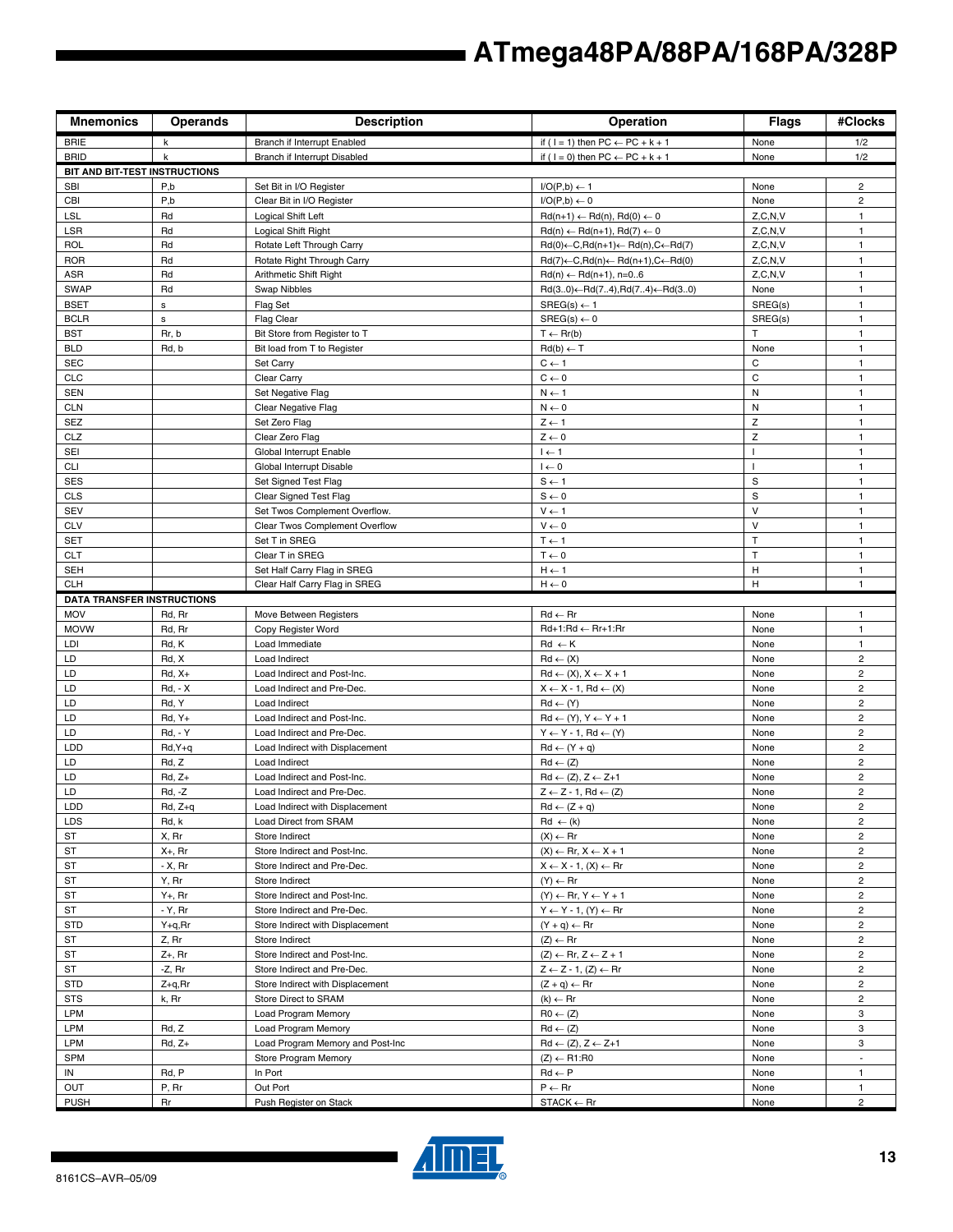| <b>Mnemonics</b>                | <b>Operands</b> | <b>Description</b>      | <b>Operation</b>                         | <b>Flags</b> | #Clocks |
|---------------------------------|-----------------|-------------------------|------------------------------------------|--------------|---------|
| <b>POP</b>                      | Rd              | Pop Register from Stack | $Rd \leftarrow$ STACK                    | None         |         |
| <b>MCU CONTROL INSTRUCTIONS</b> |                 |                         |                                          |              |         |
| <b>NOP</b>                      |                 | No Operation            |                                          | None         |         |
| <b>SLEEP</b>                    |                 | Sleep                   | (see specific descr. for Sleep function) | None         |         |
| <b>WDR</b>                      |                 | <b>Watchdog Reset</b>   | (see specific descr. for WDR/timer)      | None         |         |
| <b>BREAK</b>                    |                 | <b>Break</b>            | For On-chip Debug Only                   | None         | N/A     |



▊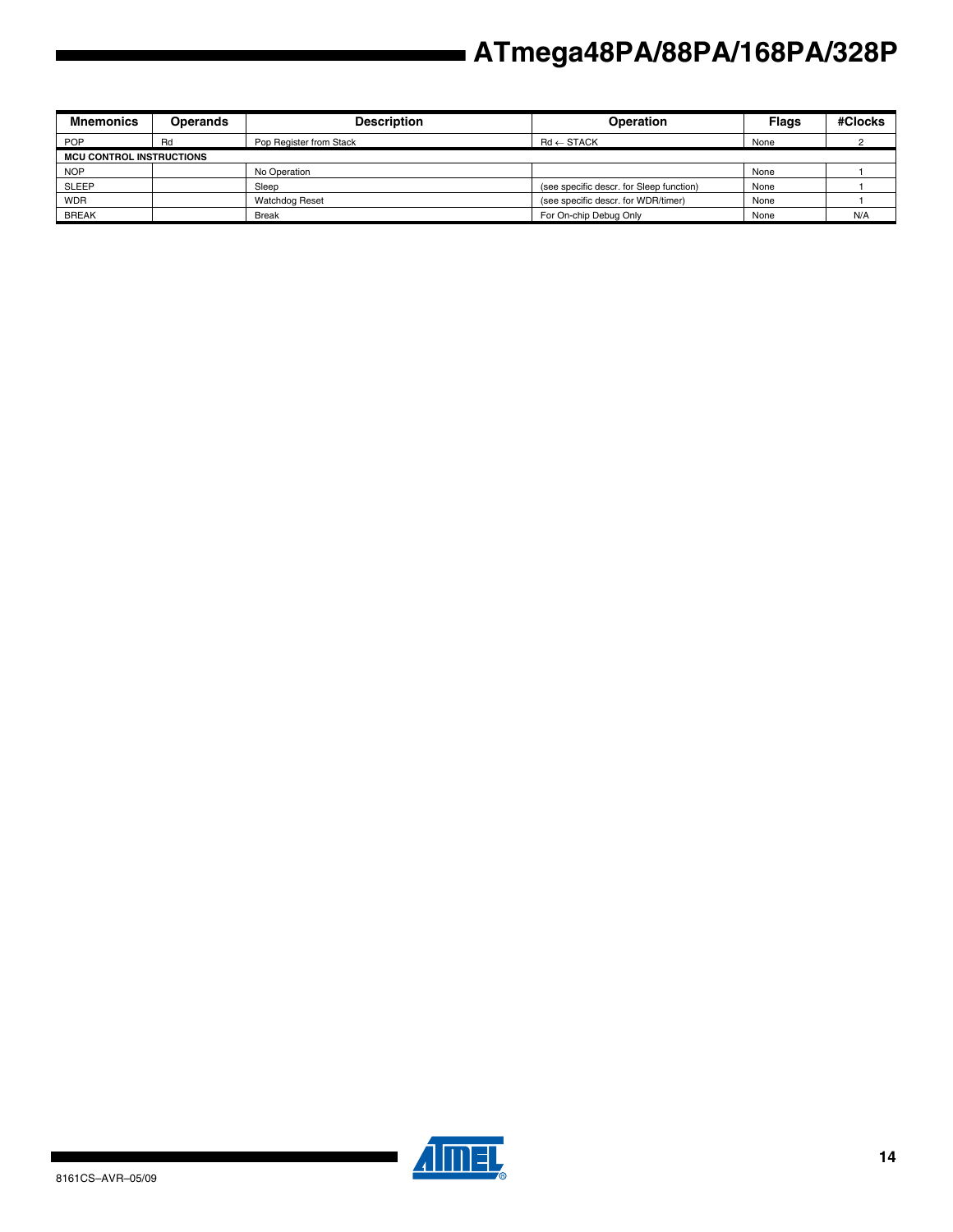## **7. Ordering Information**

### **7.1 ATmega48PA**

| Speed (MHz) | <b>Power Supply</b> | Ordering Code <sup>(2)</sup>  | Package <sup>(1</sup> | <b>Operational Range</b>                 |
|-------------|---------------------|-------------------------------|-----------------------|------------------------------------------|
|             |                     | ATmega48PA-AU                 | 32A                   |                                          |
| $20^{(3)}$  | $1.8 - 5.5$         | ATmega48PA-MMH <sup>(4)</sup> | 28M1                  | Industrial                               |
|             |                     | ATmega48PA-MU                 | 32M1-A                | $(-40^{\circ}C \text{ to } 85^{\circ}C)$ |
|             |                     | ATmega48PA-PU                 | 28P3                  |                                          |

Note: 1. This device can also be supplied in wafer form. Please contact your local Atmel sales office for detailed ordering information and minimum quantities.

2. Pb-free packaging complies to the European Directive for Restriction of Hazardous Substances (RoHS directive).Also Halide free and fully Green.

3. See "Speed Grades" on page 306.

4. NiPdAu Lead Finish.

|        | Package Type                                                                                      |  |  |  |  |  |
|--------|---------------------------------------------------------------------------------------------------|--|--|--|--|--|
| 32A    | 32-lead, Thin (1.0 mm) Plastic Quad Flat Package (TQFP)                                           |  |  |  |  |  |
| 28M1   | 28-pad, 4 x 4 x 1.0 body, Lead Pitch 0.45 mm Quad Flat No-Lead/Micro Lead Frame Package (QFN/MLF) |  |  |  |  |  |
| 32M1-A | 32-pad, 5 x 5 x 1.0 body, Lead Pitch 0.50 mm Quad Flat No-Lead/Micro Lead Frame Package (QFN/MLF) |  |  |  |  |  |
| 28P3   | 28-lead, 0.300" Wide, Plastic Dual Inline Package (PDIP)                                          |  |  |  |  |  |

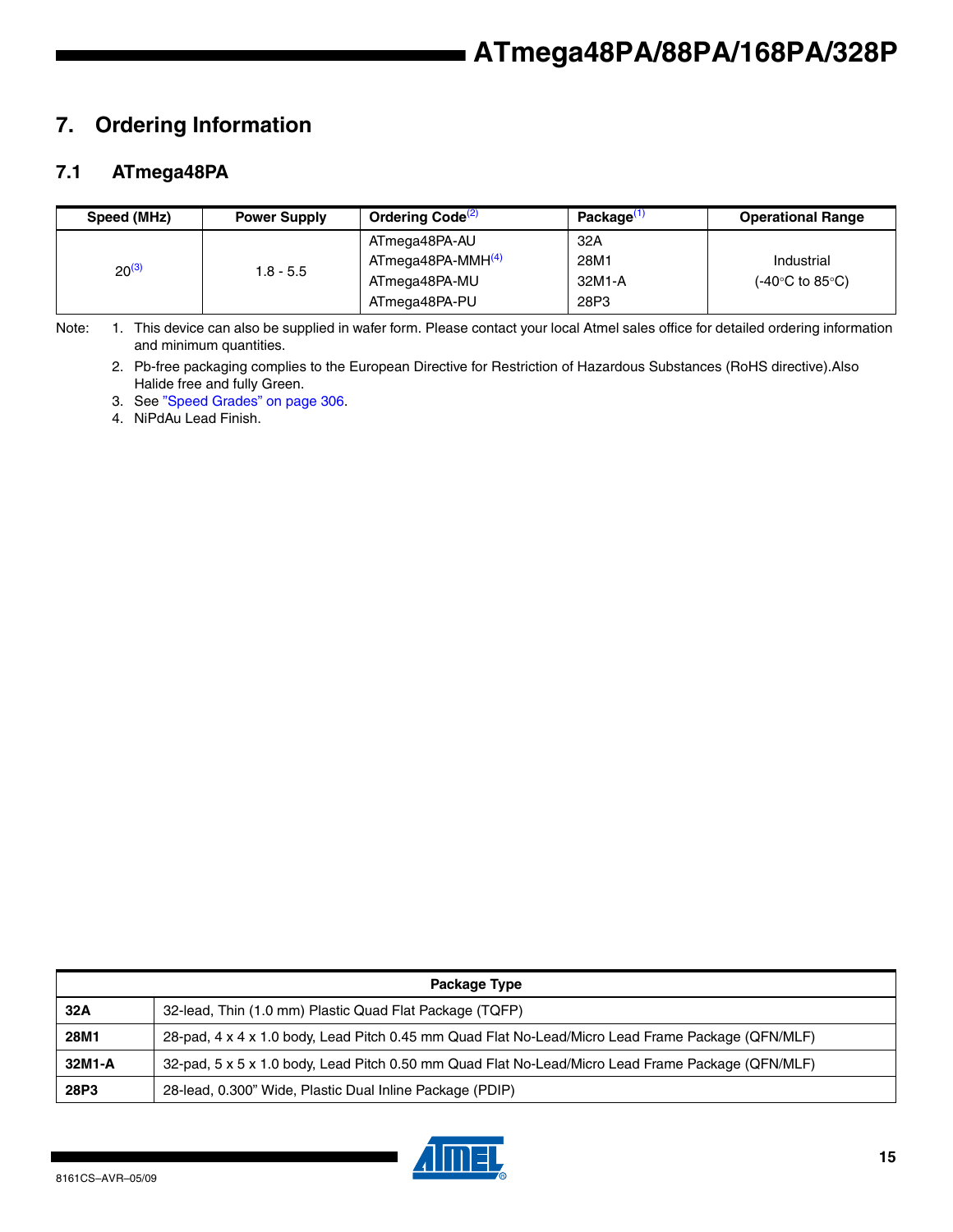### **7.2 ATmega88PA**

| Speed (MHz) | <b>Power Supply</b> | Ordering Code <sup>(2)</sup>  | Package <sup>(1</sup> | <b>Operational Range</b> |
|-------------|---------------------|-------------------------------|-----------------------|--------------------------|
|             |                     | ATmega88PA-AU                 | 32A                   |                          |
| $20^{(3)}$  | 1.8 - 5.5           | ATmega88PA-MMH <sup>(4)</sup> | 28M1                  | Industrial               |
|             |                     | ATmega88PA-MU                 | 32M1-A                | (-40°C to 85°C).         |
|             |                     | ATmega88PA-PU                 | 28P3                  |                          |

Note: 1. This device can also be supplied in wafer form. Please contact your local Atmel sales office for detailed ordering information and minimum quantities.

2. Pb-free packaging complies to the European Directive for Restriction of Hazardous Substances (RoHS directive).Also Halide free and fully Green.

3. See "Speed Grades" on page 306.

4. NiPdAu Lead Finish.

|        | Package Type                                                                                      |  |  |  |  |  |
|--------|---------------------------------------------------------------------------------------------------|--|--|--|--|--|
| 32A    | 32-lead, Thin (1.0 mm) Plastic Quad Flat Package (TQFP)                                           |  |  |  |  |  |
| 28M1   | 28-pad, 4 x 4 x 1.0 body, Lead Pitch 0.45 mm Quad Flat No-Lead/Micro Lead Frame Package (QFN/MLF) |  |  |  |  |  |
| 32M1-A | 32-pad, 5 x 5 x 1.0 body, Lead Pitch 0.50 mm Quad Flat No-Lead/Micro Lead Frame Package (QFN/MLF) |  |  |  |  |  |
| 28P3   | 28-lead, 0.300" Wide, Plastic Dual Inline Package (PDIP)                                          |  |  |  |  |  |

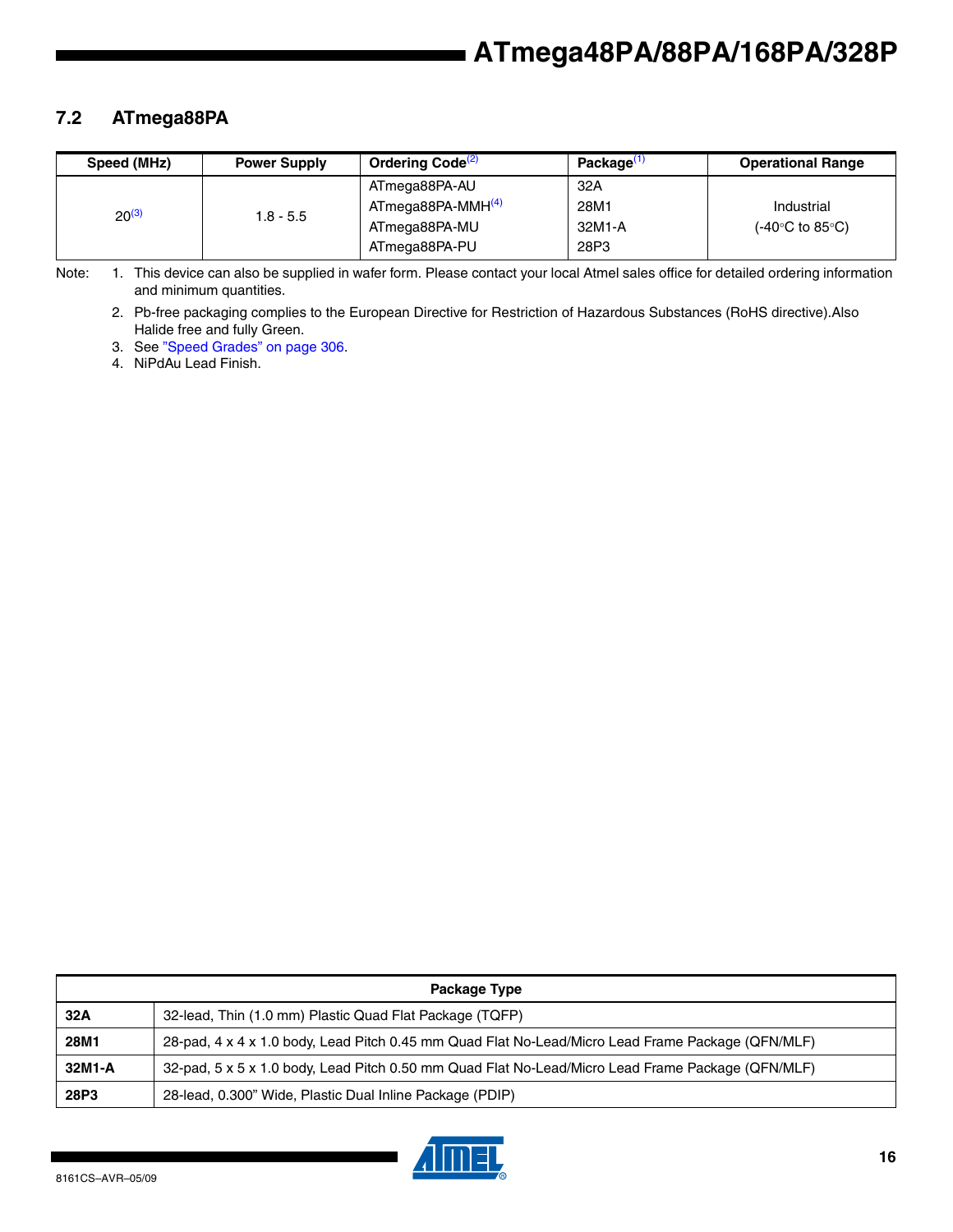### **7.3 ATmega168PA**

| Speed $(MHz)^{(3)}$ | <b>Power Supply</b> | Ordering Code <sup>(2)</sup>   | Package <sup>(1</sup> | <b>Operational Range</b> |
|---------------------|---------------------|--------------------------------|-----------------------|--------------------------|
| 20                  | $1.8 - 5.5$         | ATmega168PA-AU                 | 32A                   |                          |
|                     |                     | ATmega168PA-MMH <sup>(4)</sup> | 28M1                  | Industrial               |
|                     |                     | ATmega168PA-MU                 | 32M1-A                | (-40°C to 85°C).         |
|                     |                     | ATmega168PA-PU                 | 28P3                  |                          |

Note: 1. This device can also be supplied in wafer form. Please contact your local Atmel sales office for detailed ordering information and minimum quantities.

2. Pb-free packaging complies to the European Directive for Restriction of Hazardous Substances (RoHS directive).Also Halide free and fully Green.

3. See "Speed Grades" on page 312.

4. NiPdAu Lead Finish.

| Package Type |                                                                                                   |  |  |
|--------------|---------------------------------------------------------------------------------------------------|--|--|
| 32A          | 32-lead, Thin (1.0 mm) Plastic Quad Flat Package (TQFP)                                           |  |  |
| 28M1         | 28-pad, 4 x 4 x 1.0 body, Lead Pitch 0.45 mm Quad Flat No-Lead/Micro Lead Frame Package (QFN/MLF) |  |  |
| 32M1-A       | 32-pad, 5 x 5 x 1.0 body, Lead Pitch 0.50 mm Quad Flat No-Lead/Micro Lead Frame Package (QFN/MLF) |  |  |
| 28P3         | 28-lead, 0.300" Wide, Plastic Dual Inline Package (PDIP)                                          |  |  |

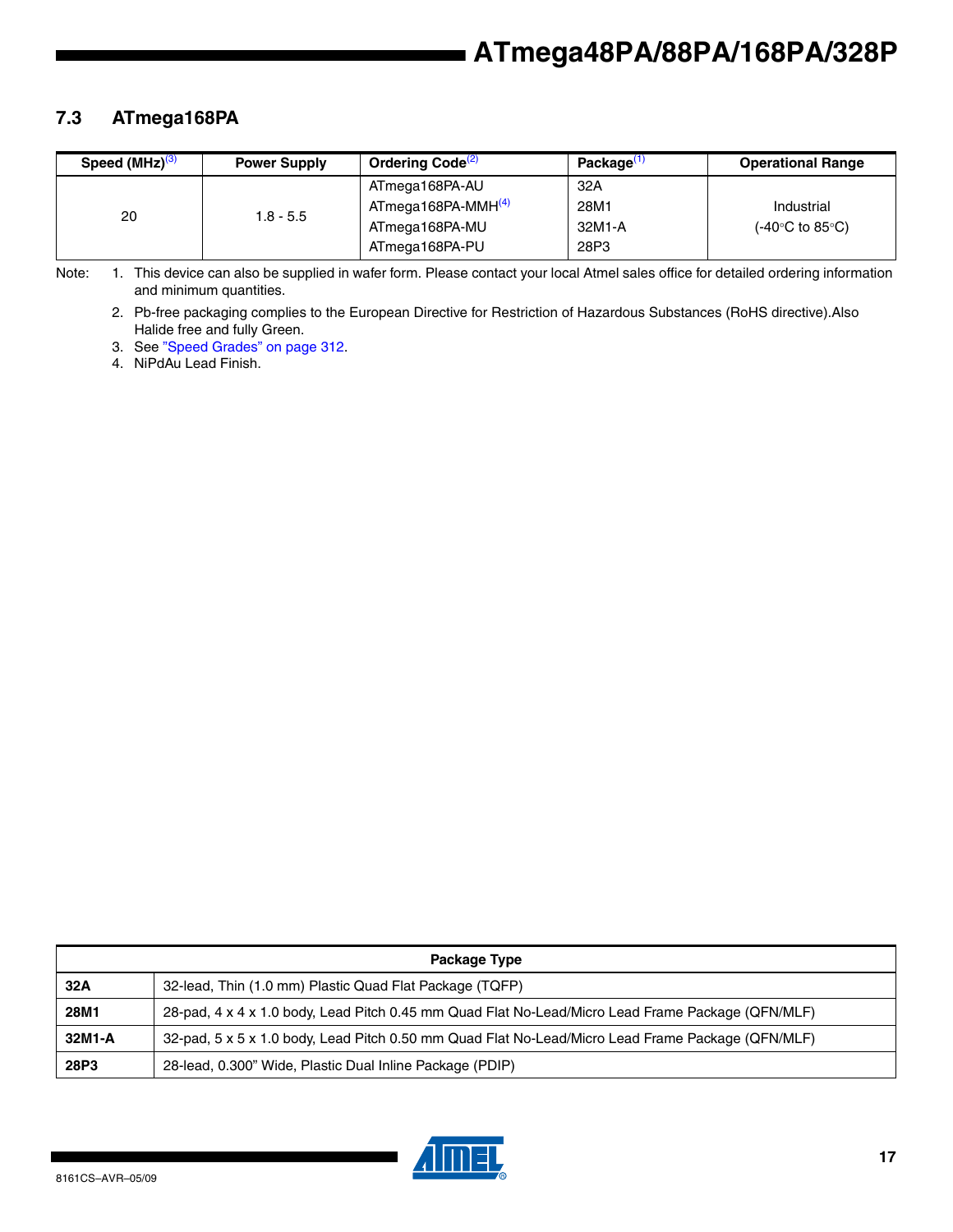### **7.4 ATmega328P**

| Speed (MHz) | <b>Power Supply</b> | Ordering Code <sup>(2)</sup> | Package <sup>(1</sup> | <b>Operational Range</b> |
|-------------|---------------------|------------------------------|-----------------------|--------------------------|
| $20^{(3)}$  | 1.8 - 5.5           | ATmega328P- AU               | 32A                   | Industrial               |
|             |                     | ATmega328P- MU               | 32M1-A                | (-40°C to 85°C).         |
|             |                     | ATmega328P- PU               | 28P3                  |                          |

Note: 1. This device can also be supplied in wafer form. Please contact your local Atmel sales office for detailed ordering information and minimum quantities.

2. Pb-free packaging complies to the European Directive for Restriction of Hazardous Substances (RoHS directive).Also Halide free and fully Green.

3. See Figure 28-1 on page 316.

|        | Package Type                                                                                      |
|--------|---------------------------------------------------------------------------------------------------|
| 32A    | 32-lead, Thin (1.0 mm) Plastic Quad Flat Package (TQFP)                                           |
| 28P3   | 28-lead, 0.300" Wide, Plastic Dual Inline Package (PDIP)                                          |
| 32M1-A | 32-pad, 5 x 5 x 1.0 body, Lead Pitch 0.50 mm Quad Flat No-Lead/Micro Lead Frame Package (QFN/MLF) |

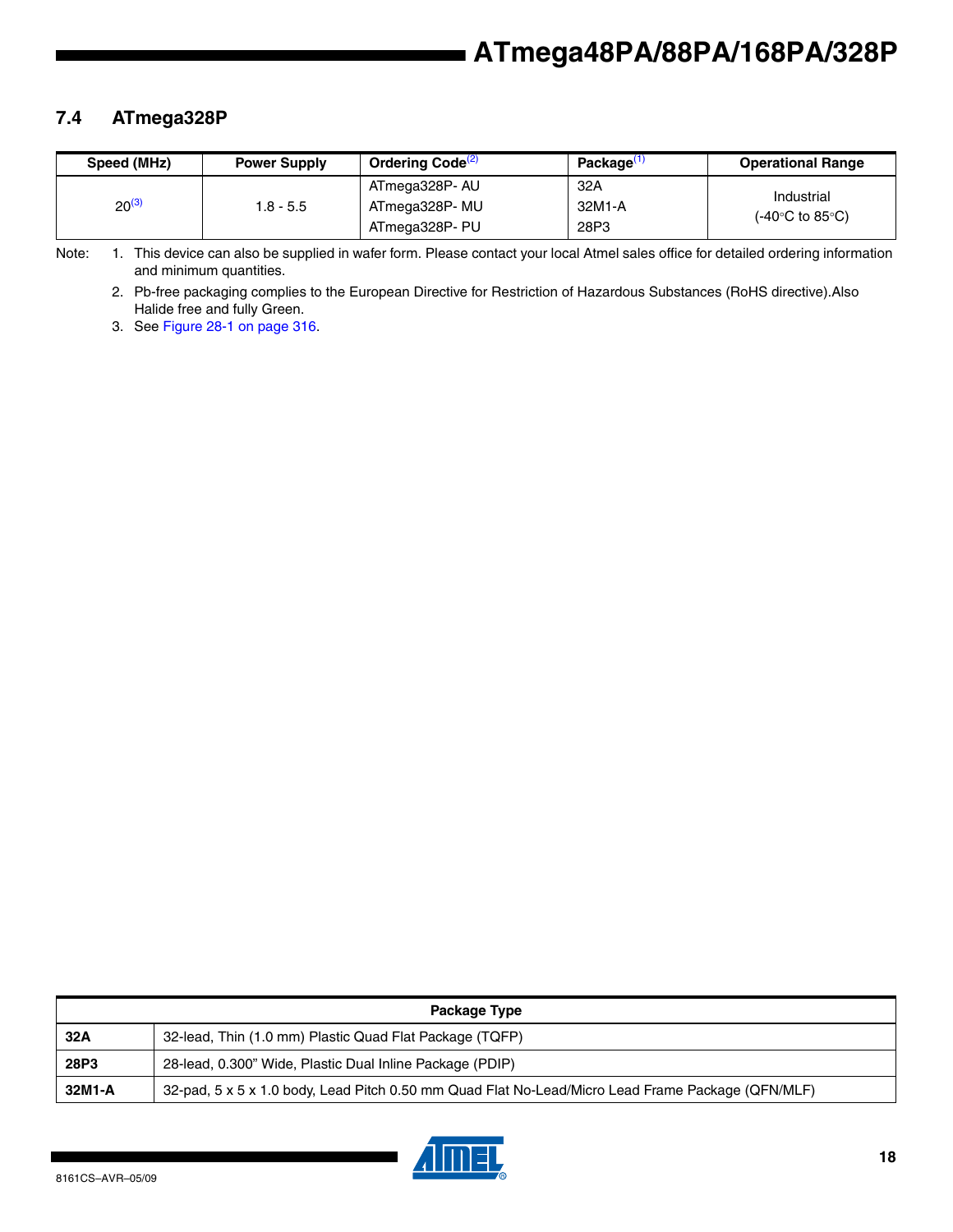### **8. Packaging Information**

### **8.1 32A**



**COMMON DIMENSIONS** (Unit of Measure = mm)

| <b>SYMBOL</b> | <b>MIN</b> | <b>NOM</b> | <b>MAX</b> | <b>NOTE</b> |
|---------------|------------|------------|------------|-------------|
| A             |            |            | 1.20       |             |
| A1            | 0.05       |            | 0.15       |             |
| A2            | 0.95       | 1.00       | 1.05       |             |
| D             | 8.75       | 9.00       | 9.25       |             |
| D1            | 6.90       | 7.00       | 7.10       | Note 2      |
| E             | 8.75       | 9.00       | 9.25       |             |
| E1            | 6.90       | 7.00       | 7.10       | Note 2      |
| B             | 0.30       |            | 0.45       |             |
| C             | 0.09       |            | 0.20       |             |
| L             | 0.45       |            | 0.75       |             |
| e             | 0.80 TYP   |            |            |             |

Notes: 1. This package conforms to JEDEC reference MS-026, Variation ABA. 2. Dimensions D1 and E1 do not include mold protrusion. Allowable protrusion is 0.25 mm per side. Dimensions D1 and E1 are maximum plastic body size dimensions including mold mismatch.

3. Lead coplanarity is 0.10 mm maximum.

#### 10/5/2001

|              |                                            | <b>TITLE</b>                                                                                                                 | <b>IDRAWING NO. IREV.</b> |  |
|--------------|--------------------------------------------|------------------------------------------------------------------------------------------------------------------------------|---------------------------|--|
| <b>Almey</b> | 2325 Orchard Parkway<br>San Jose, CA 95131 | 32A, 32-lead, 7 x 7 mm Body Size, 1.0 mm Body Thickness,<br>0.8 mm Lead Pitch, Thin Profile Plastic Quad Flat Package (TQFP) | 32A                       |  |

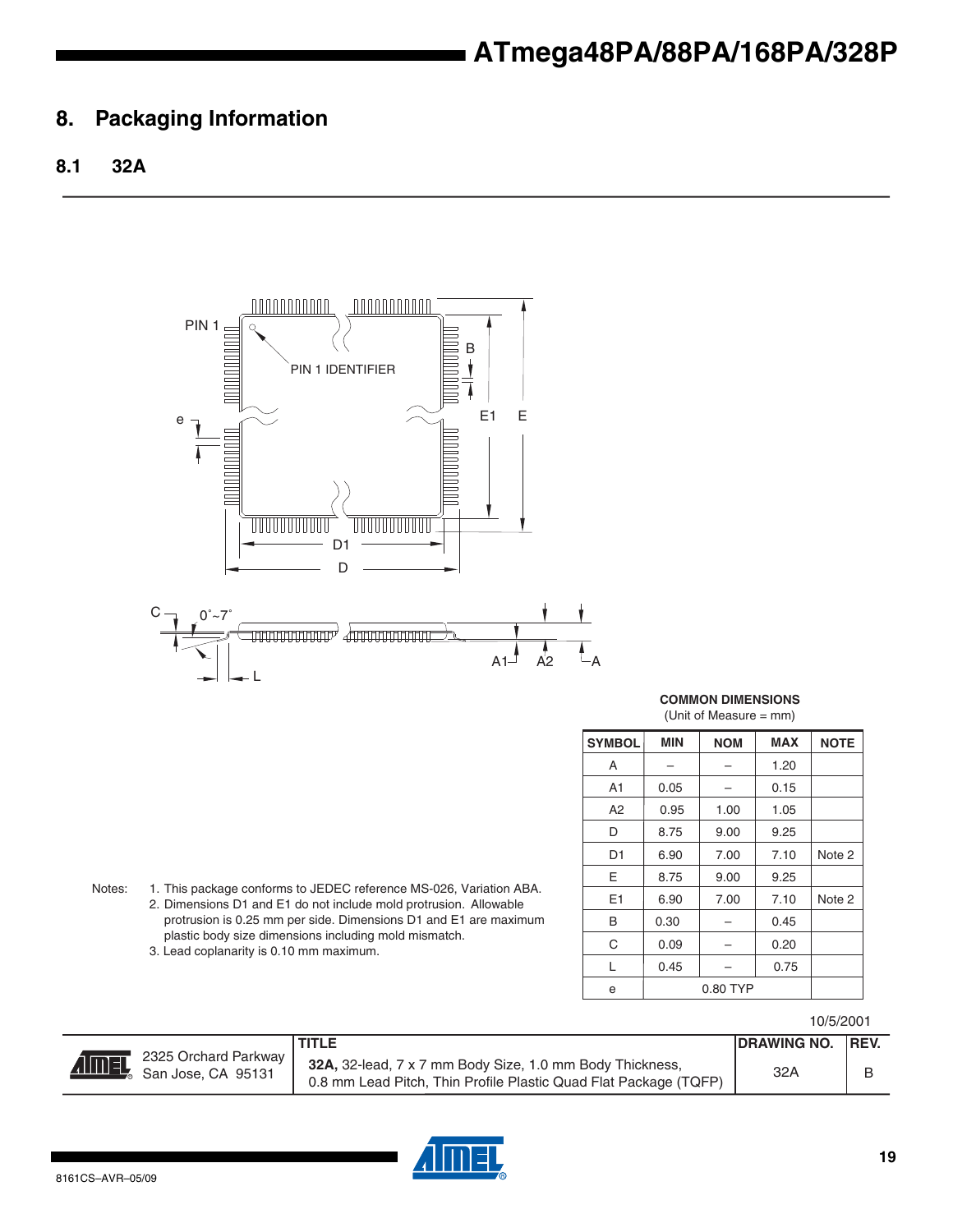**8.2 28M1**



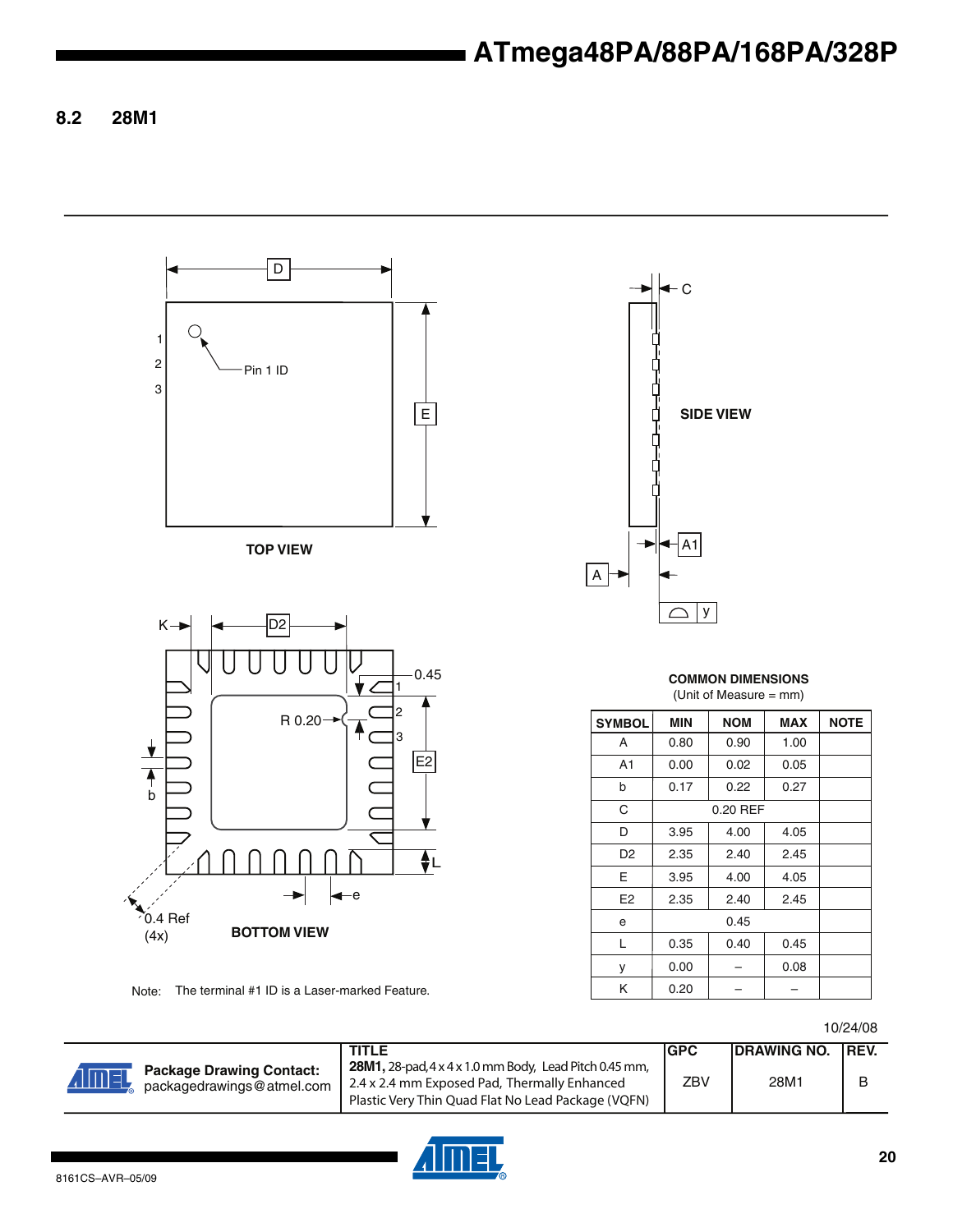**8.3 32M1-A**

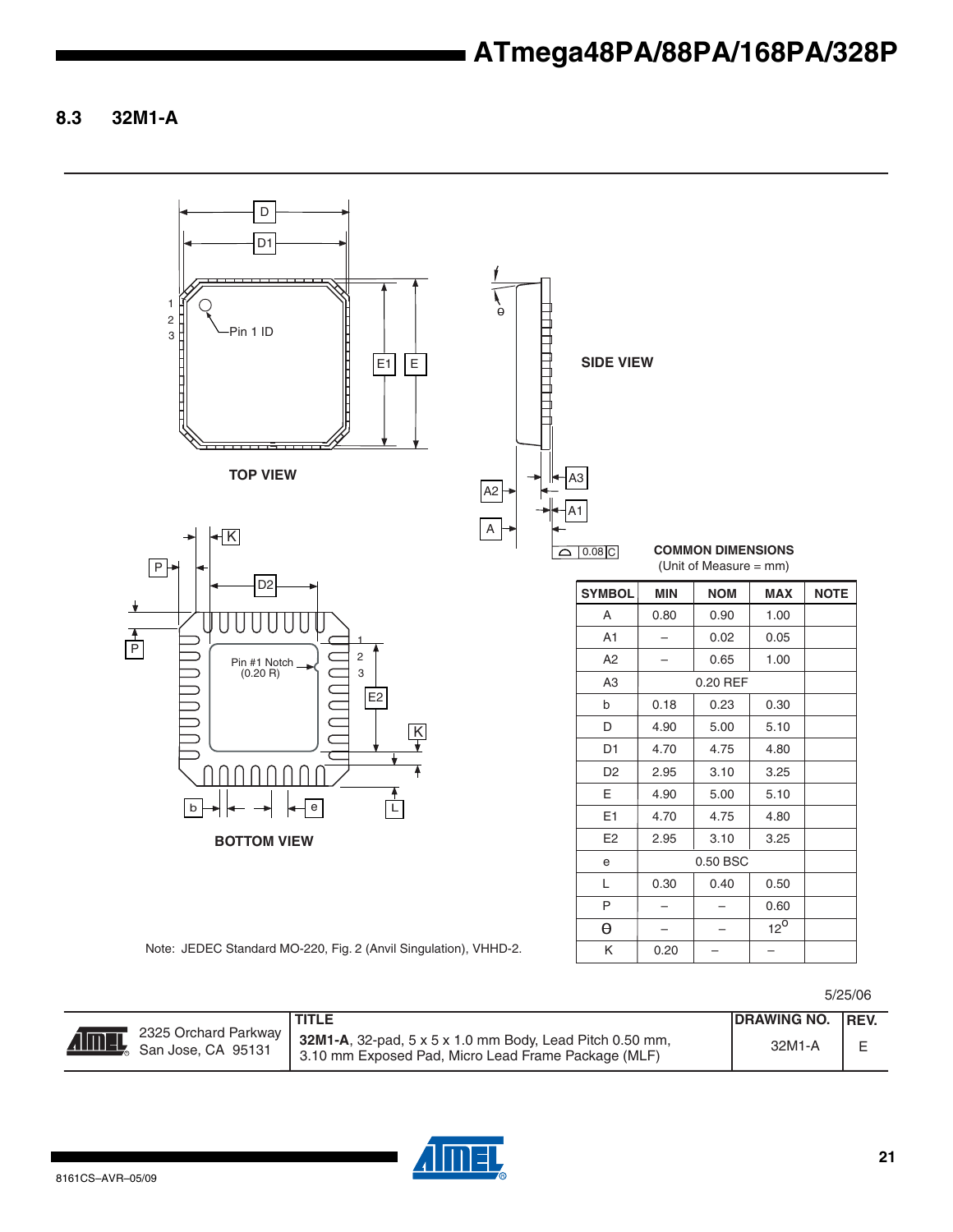**8.4 28P3**



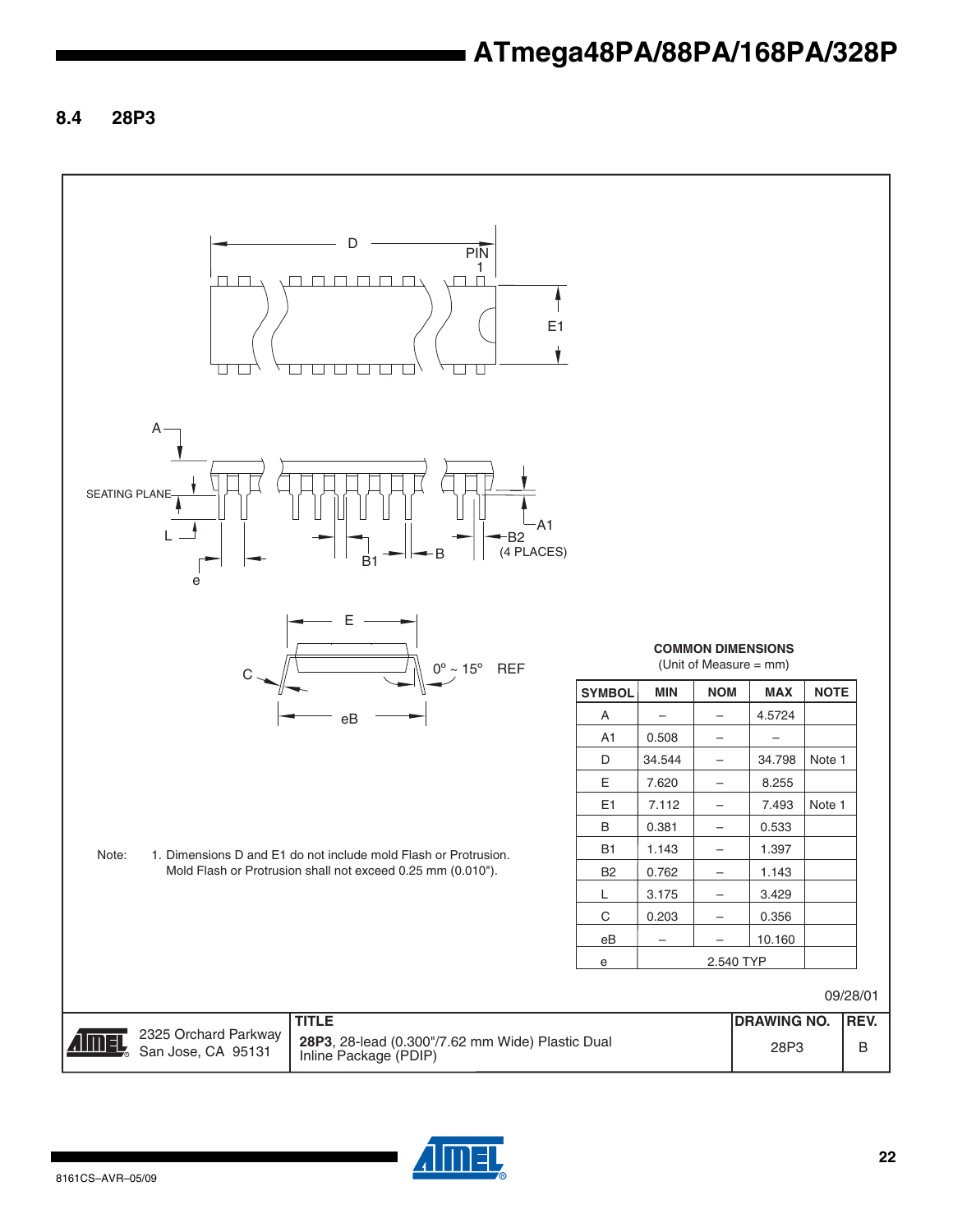### **9. Errata**

#### **9.1 Errata ATmega48PA**

The revision letter in this section refers to the revision of the ATmega48PA device.

#### **9.1.1 Rev. D**

No known errata.

#### **9.2 Errata ATmega88PA**

The revision letter in this section refers to the revision of the ATmega88PA device.

#### **9.2.1 Rev. F**

No known errata.

#### **9.3 Errata ATmega168PA**

The revision letter in this section refers to the revision of the ATmega168PA device.

#### **9.3.1 Rev E**

No known errata.

#### **9.4 Errata ATmega328P**

The revision letter in this section refers to the revision of the ATmega328P device.

### **9.4.1 Rev D**

No known errata.

#### **9.4.2 Rev C**

Not sampled.

#### **9.4.3 Rev B**

• **Unstable 32 kHz Oscillator**

#### **1. Unstable 32 kHz Oscillator**

The 32 kHz oscillator does not work as system clock.

The 32 kHz oscillator used as asynchronous timer is inaccurate.

#### **Problem Fix/ Workaround** None

### **9.4.4 Rev A**

#### • **Unstable 32 kHz Oscillator**

#### **1. Unstable 32 kHz Oscillator**

The 32 kHz oscillator does not work as system clock.

The 32 kHz oscillator used as asynchronous timer is inaccurate.

#### **Problem Fix/ Workaround**

None

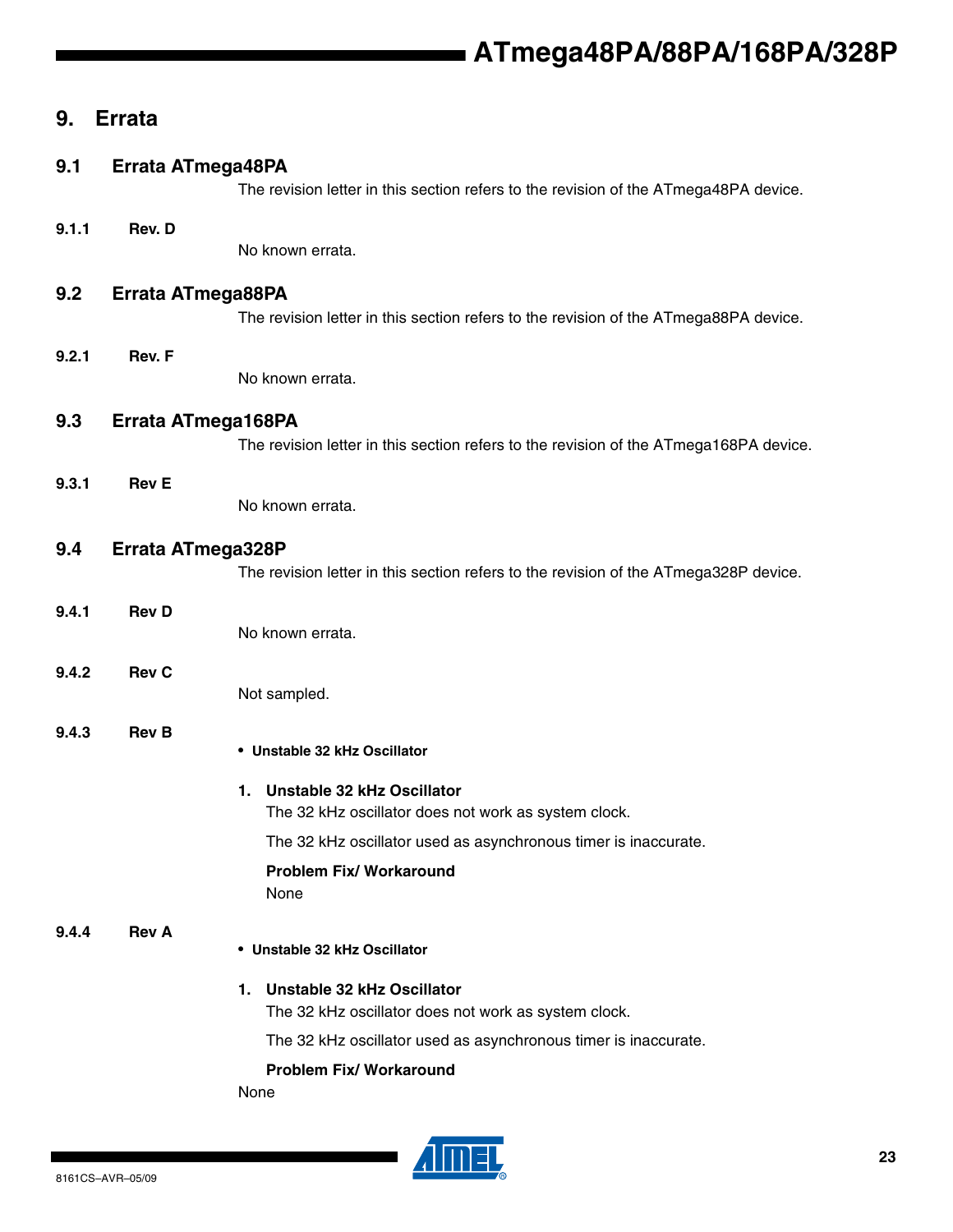### **10. Datasheet Revision History**

Please note that the referring page numbers in this section are referred to this document. The referring revision in this section are referring to the document revision.

#### **10.1 Rev. 8161C – 05/09**

- 1. Updated "Features" on page 1 for ATmega48PA/88PA/168PA/328P.
- 2. Updated "Overview" on page 5 included the Table 2-1 on page 6.
- 3. Updated "AVR Memories" on page 16 included "Register Description" on page 21 and inserted Figure 7-1 on page 17.
- 4. Updated "Register Description" on page 44.
- 5. Updated "System Control and Reset" on page 46.
- 6. Updated "Interrupts" on page 57.
- 7. Updated "External Interrupts" on page 70.
- 8. Updated "Boot Loader Support Read-While-Write Self-Programming, ATmega88PA, ATmega168PA and ATmega328P" on page 277.
- 9. Inserted "ATmega168PA DC Characteristics" on page 315.
- 10. Inserted "ATmega328P DC Characteristics" on page 316.
- 11. Inserted "ATmega168PA Typical Characteristics" on page 375.
- 12. Inserted "ATmega328P Typical Characteristics" on page 399.
- 13. Inserted Ordering Information for "ATmega168PA" on page 432.
- 14. Inserted Ordering Information for "ATmega328P" on page 433.
- 15. Inserted "Errata ATmega328P" on page 438.
- 16. Editing updates.

#### **10.2 Rev. 8161B – 01/09**

- 1. Updated "Features" on page 1 for ATmega48PA and updated the book accordingly.
- 2. Updated "Overview" on page 5 included the Table 2-1 on page 6.
- 3. Updated "AVR Memories" on page 16 included "Register Description" on page 21 and inserted Figure 7-1 on page 17.
- 4. Updated "Register Description" on page 44.
- 5. Updated "System Control and Reset" on page 46.
- 6. Updated "Interrupts" on page 57.
- 7. Updated "External Interrupts" on page 70.
- 8. Inserted Typical characteristics for "ATmega48PA Typical Characteristics" on page 327.
- 9. Updated figure names in Typical characteristics for "ATmega88PA Typical Characteristics" on page 351.
- 10. Inserted "ATmega48PA DC Characteristics" on page 314.

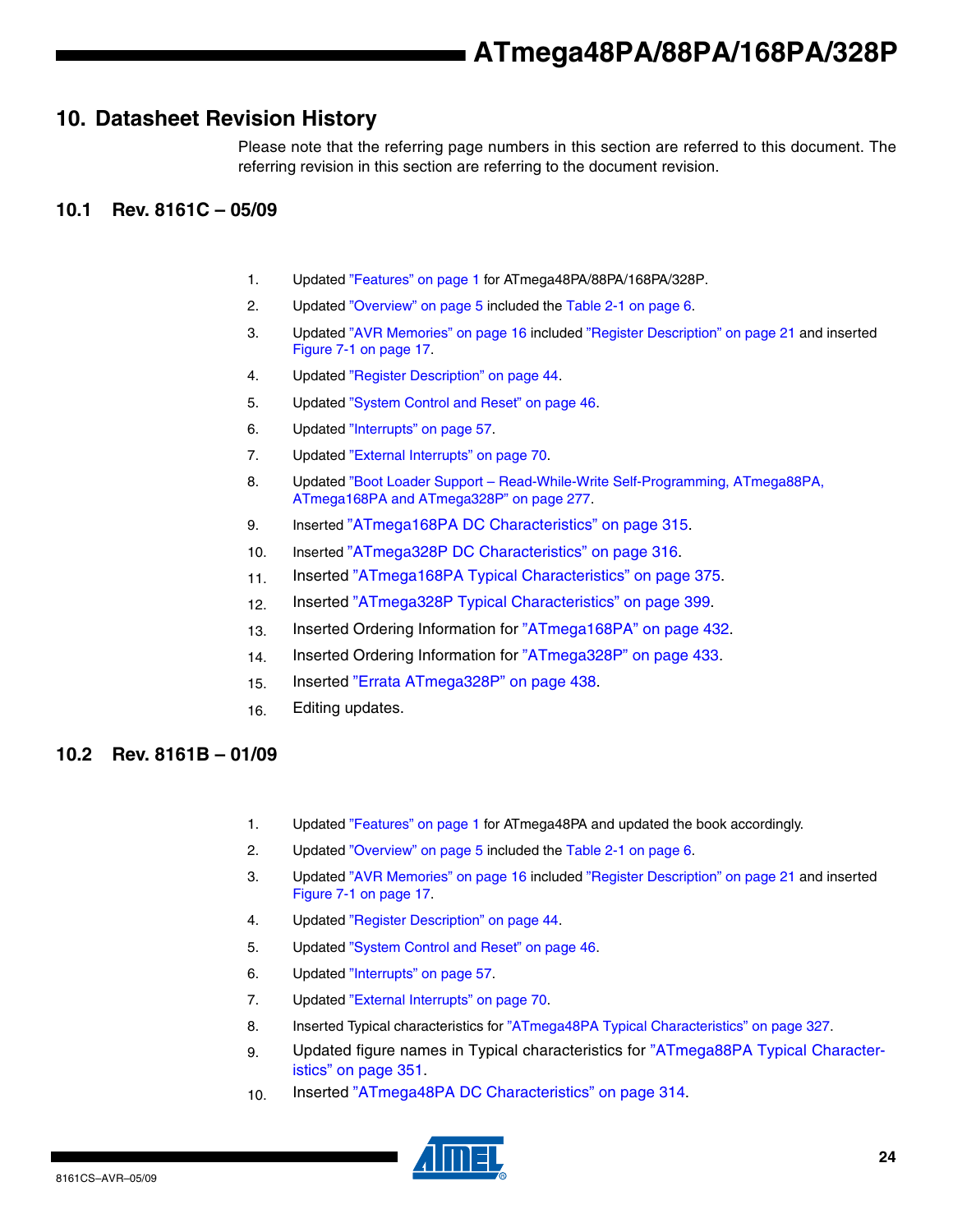- 11. Updated Table 28-1 on page 317 by removing the footnote from Vcc/User calibration
- 12. Updated Table 28-7 on page 323 by removing Max value (2.5 LSB) from Absolute accuracy,  $V_{REF} = 4V$ ,  $V_{CC} = 4V$ , ADC clock = 200 kHz.
- 13. Inserted Ordering Information for "ATmega48PA" on page 430.

#### **10.3 Rev. 8161A – 11/08**

- 1. Initial revision (Based on the ATmega48P/88P/168P/328P datasheet 8025F-AVR-08/08).
- 2. Changes done compared to ATmega48P/88P/168P/328P datasheet 8025F-AVR-08/08:
	- Updated "DC Characteristics" on page 313 with new typical values for  $I_{CC}$ .
	- Updated "Speed Grades" on page 316.
	- New graphics in "Typical Characteristics" on page 326.
	- New "Ordering Information" on page 430.